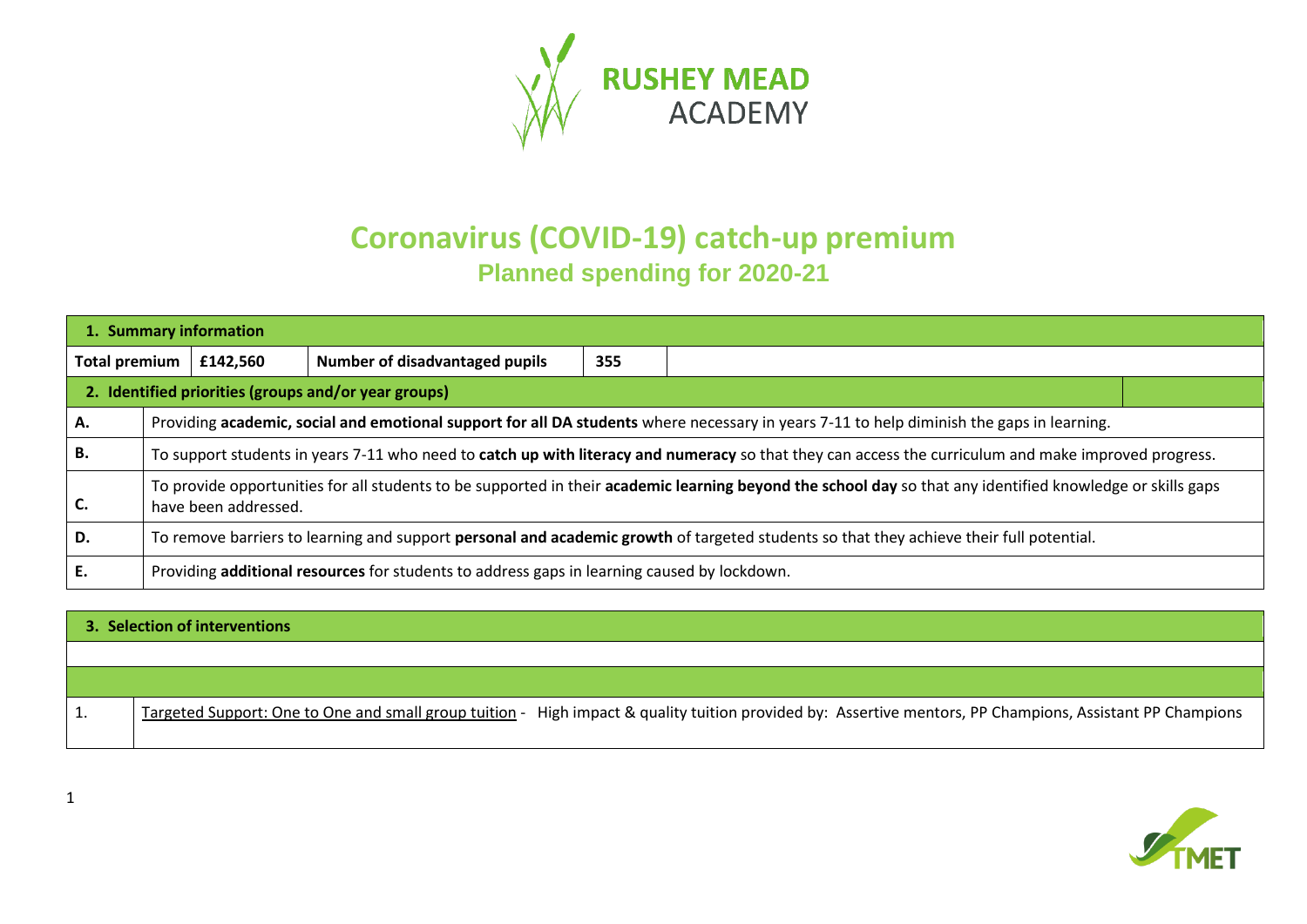|    | Rationale: There is extensive evidence supporting the impact of high-quality one to one and small group tuition as a catch-up strategy. It is estimated that the<br>average impact of one to one tuition is 5 additional months of progress (EEF 2020b). More investment is needed to support DA students, the EEF Impact Report<br>states that school closures are likely to reverse the progress made to narrow gaps in the last decade. Assertive mentoring was first developed at Hurworth<br>secondary school in Darlington, County Durham where it proved highly effective at substantially raising the attainment of students, particularly those who came<br>from homes where there was little expectation of progression to FE and HE. The programme has since been used successfully in many other schools to improve<br>outcomes for students.                                                                                                                                                                                         |
|----|---------------------------------------------------------------------------------------------------------------------------------------------------------------------------------------------------------------------------------------------------------------------------------------------------------------------------------------------------------------------------------------------------------------------------------------------------------------------------------------------------------------------------------------------------------------------------------------------------------------------------------------------------------------------------------------------------------------------------------------------------------------------------------------------------------------------------------------------------------------------------------------------------------------------------------------------------------------------------------------------------------------------------------------------------|
| 2. | Targeted Support: Intervention Programmes - Reading scheme, Learning Village to support NTE students, catch up maths and literacy plans, subject specific<br>Intervention programmes to plug gaps in learning, subject specific resources for targeted interventions - see appendices.                                                                                                                                                                                                                                                                                                                                                                                                                                                                                                                                                                                                                                                                                                                                                            |
|    | Rationale: Students with poor literacy skills will fall further behind and intervention programmes that meet a specific need such as oral language skills (NTE<br>Programme) or aspects of reading (Reading Plus Programme) are likely to have the greatest impact, particularly when they are regular sessions sustained over a<br>period of time (EEF Covid-19 Support guide for schools). The Reading Plus Scheme has been in development for 14 years and is researched and developed by<br>Harvard University. Baseline assessments mean that that it targets readers with appropriate lexile ranges and encourages reading 'beyond comfort zone' within<br>pupils own interests. After reading 40 texts over 10-12 hours pupils increase their reading speed by 50 words per minute and their comprehension by 12-18<br>months. Using the subject expertise for targeted interventions and high quality resources which is linked to evidence from the classroom and termly tracking<br>data can have an impact on progress and attainment. |
| 3. | Targeted support: Extended school time – Subject specific support to help students to catch up provided by RMA teachers in school and online tuition provided<br>through the National Tutoring Programme. To be most effective, it is important to ensure that tuition is guided by the school, linked to the curriculum and<br>focused on the areas where students will most benefit from additional practice or feedback.                                                                                                                                                                                                                                                                                                                                                                                                                                                                                                                                                                                                                       |
|    | Rationale: Tuition delivered by qualified teachers is likely to have the highest impact. There is evidence that extending school time can have a positive impact on<br>learning as well as improving other outcomes such as attendance and behaviour. (EEF Covid-19 Support guide for schools)                                                                                                                                                                                                                                                                                                                                                                                                                                                                                                                                                                                                                                                                                                                                                    |
| 4. | Wider Strategies: Access to technology - Purchasing IT resources to ensure all students can access home learning and online tuition & providing support and<br>guidance on how to use the technology.                                                                                                                                                                                                                                                                                                                                                                                                                                                                                                                                                                                                                                                                                                                                                                                                                                             |
|    | Rationale: Technology can be valuable in facilitating access to online support and resources. EEF Rapid Evidence Assessment: Distance Learning states that<br>ensuring access to technology is key, particularly for disadvantaged pupils. "Many reviews identify lack of technology as a barrier to successful remote<br>instruction. It is important that support is provided to ensure that disadvantaged pupils - who are more likely to face these barriers - have access to<br>technology." In full or partial school closure, technology is invaluable in facilitating access to teaching resources, so that students can access RMA remote<br>learning resources which follow the Rushey Principles of Direct Instruction, so that continued academic progress can be made.                                                                                                                                                                                                                                                               |

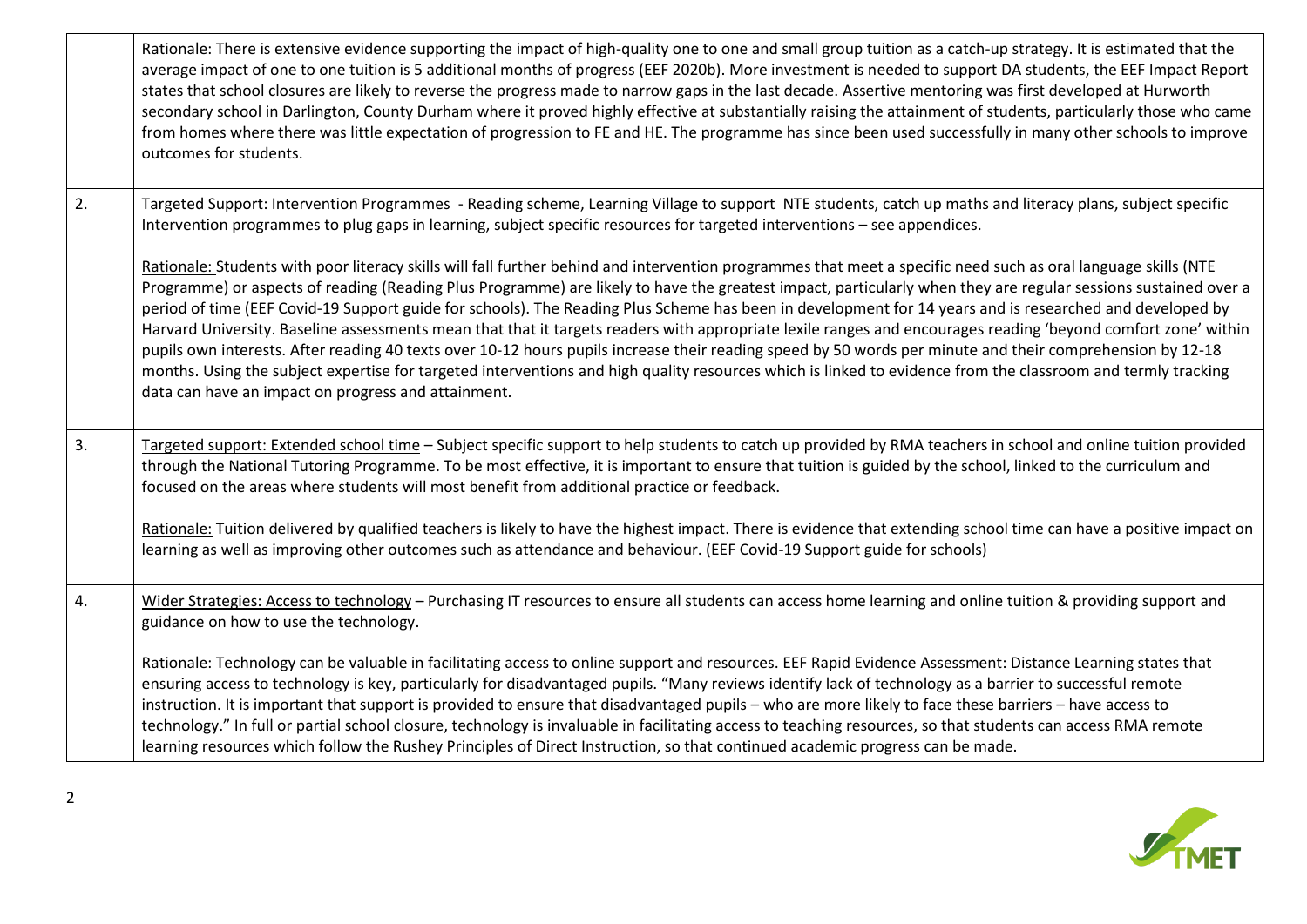| <b>PLANNED EXPENDITURE 2020-2021</b>                                                                                                                                        |                                                                                                                                                                                                                                                                                                                                                                                                                     |                                                                                                                                                                                                                                                                                                                                                                                                                                                                                                                                                                                     |                    |                   |                                                                                                                                                                                                                                                                                                                                                                                                                                                                                                                                                                                                                                                                |  |  |
|-----------------------------------------------------------------------------------------------------------------------------------------------------------------------------|---------------------------------------------------------------------------------------------------------------------------------------------------------------------------------------------------------------------------------------------------------------------------------------------------------------------------------------------------------------------------------------------------------------------|-------------------------------------------------------------------------------------------------------------------------------------------------------------------------------------------------------------------------------------------------------------------------------------------------------------------------------------------------------------------------------------------------------------------------------------------------------------------------------------------------------------------------------------------------------------------------------------|--------------------|-------------------|----------------------------------------------------------------------------------------------------------------------------------------------------------------------------------------------------------------------------------------------------------------------------------------------------------------------------------------------------------------------------------------------------------------------------------------------------------------------------------------------------------------------------------------------------------------------------------------------------------------------------------------------------------------|--|--|
| <b>Objective</b>                                                                                                                                                            | Chosen action / approach                                                                                                                                                                                                                                                                                                                                                                                            | <b>Intended Outcome</b>                                                                                                                                                                                                                                                                                                                                                                                                                                                                                                                                                             | Lead               | Cost              | Impact                                                                                                                                                                                                                                                                                                                                                                                                                                                                                                                                                                                                                                                         |  |  |
| A. To provide<br>academic, social<br>and emotional<br>support for all<br>DA students<br>where<br>necessary in<br>years 7-11 to<br>help diminish<br>the gaps in<br>learning. | - Appoint 5 additional Assistant Pupil<br>Premium Champions, one extra per year<br>group to strengthen the team and<br>increase support for DA students in every<br>year group.<br>- Mentoring sessions with Pupil Premium<br>Champions will be brief, occur regularly<br>and be maintained for a sustained period<br>of time as well as running after school<br>sessions part of the extended day support<br>plan. | - That the impact that school closure has on DA<br>students is diminished through one to one and<br>small group targeted intervention so that<br>students make as good progress as their peers.<br>- That barriers to learning are removed and the<br>personal and academic growth of targeted<br>students is supported so that they achieve their<br>full potential.<br>- That students' self-esteem, independence,<br>work ethic and high aspiration are promoted<br>and reinforced to support their academic<br>learning so that they make progress in line with<br>their peers. | HMU                | £10,000           | The additional support of<br>Assistant PP Champions has<br>increased support for DA<br>students in every year group.<br>Barriers to learning have been<br>identified and students have<br>been supported overcome them<br>so that they achieve their full<br>potential.<br>Decrease in consequences for<br>engagement with remote<br>learning for targeted students.<br>Decrease in behaviour /<br>homework consequences for<br>students who were being<br>supported for organisation.<br>Feedback from Maths and English<br>teachers shows a higher level of<br>engagement leading to better<br>progress from students who were<br>targeted for intervention. |  |  |
| <b>B.</b> To support<br>students in<br>years 7-11 who<br>need to catch<br>up with literacy                                                                                  | Maths:<br>Purchase a selection of resources for year<br>7-11 to complement and enhance the<br>curriculum and use this to provide                                                                                                                                                                                                                                                                                    | Maths:<br>Students improve their performance in AO1,<br>AO2 knowledge and are better equipped to<br>understand mathematical concepts and through                                                                                                                                                                                                                                                                                                                                                                                                                                    | LBR/<br><b>ARA</b> | Maths:<br>£17,000 | In Maths and English, students<br>have been provided with<br>additional resources which have<br>plugged gaps in learning caused                                                                                                                                                                                                                                                                                                                                                                                                                                                                                                                                |  |  |

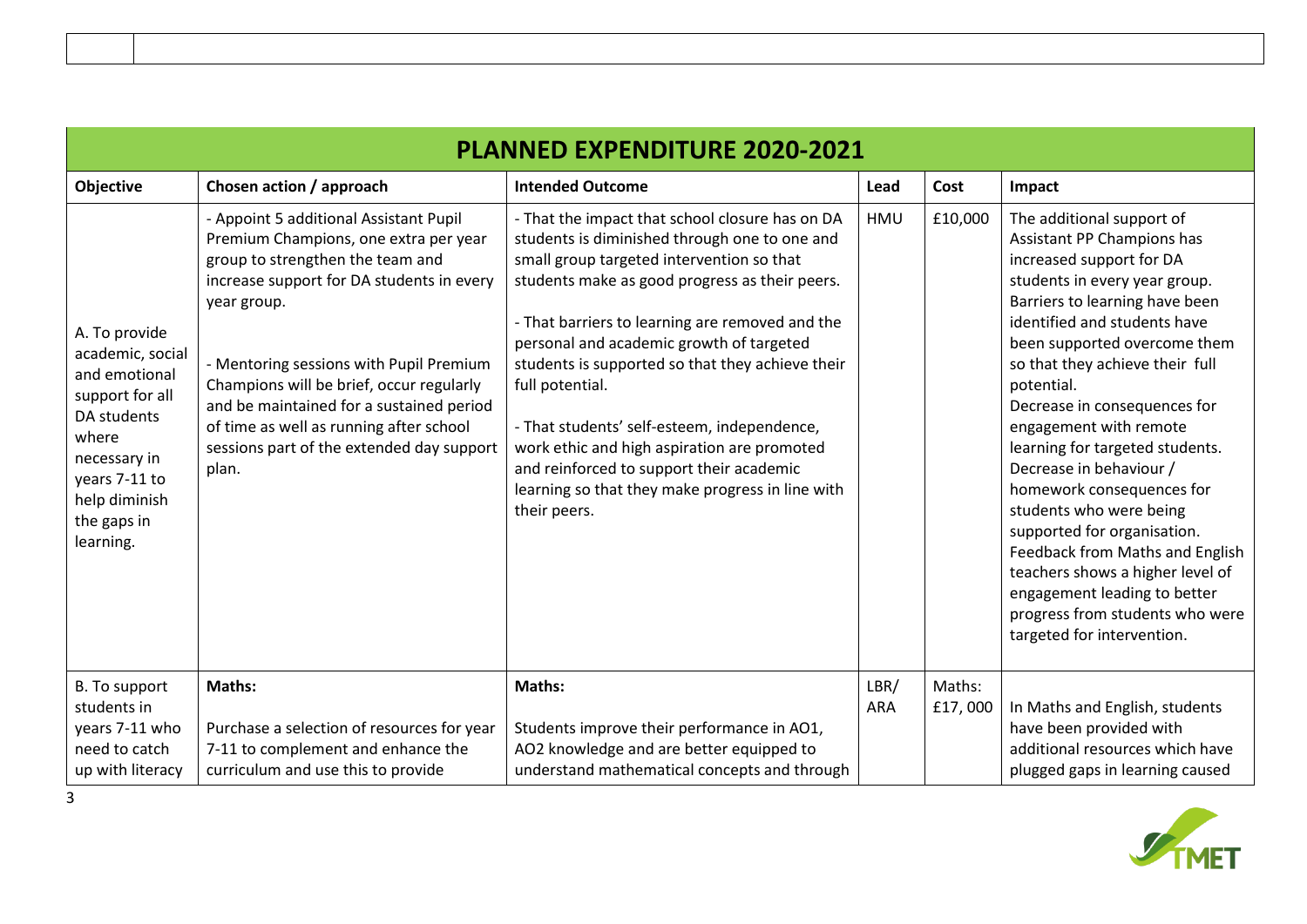| and numeracy<br>so that they can<br>access the<br>curriculum and<br>make improved<br>progress. | targeted interventions based on evidence<br>from the classroom and tracking data.<br>To use subject expertise from the maths<br>faculty to provide specialist after school<br>tuition sessions for years 7-10 for<br>carefully identified students.<br>English:<br>Tailored intervention strategies for<br>students identified as underachieving<br>including bought in packages for reading,<br>writing and spelling that together will<br>diagnose gaps and provide approaches<br>for addressing these.<br>To use subject expertise from the English<br>faculty to provide specialist after school<br>tuition sessions for years 7-10 for<br>carefully identified students. | repeated practice of fundamental skills,<br>improve their progress in maths and catch-up.<br>Students develop fundamental mathematical<br>knowledge, hone their reasoning skills and can<br>demonstrate this through effective problem-<br>solving.<br>English:<br>Targeted students perform well in their<br>identified areas for improvement of reading,<br>writing and/or spelling and make accelerated<br>progress so that they can gain knowledge and<br>skills to bring them in line with their peers.<br>Students are guided by subject experts with a<br>knowledge of the RMA curriculum to deepen<br>their understanding of component parts needed<br>to make rapid progress and perform well at the<br>composite skills. | MCL/<br>SAL | English:<br>£22,093 | by school closures. This has<br>enabled students to catch up on<br>missing content and to practice<br>exam questions to further<br>enhance their learning both at<br>home and in school. This has also<br>helped in terms of teacher<br>delivery with remote learning.<br>The impact has been seen by<br>using low stakes formative tests<br>as part of retrieval practice and<br>revision practice. However<br>further impact will be measured<br>from the assessments which will<br>be carried out at the end of the<br>academic year,<br>Purchasing reading sets has<br>enabled the school to have a<br>good variety of titles to meet<br>various reading levels so that any<br>future reading groups we're able<br>to run will be resourced well. And<br>the single titles has allowed<br>students to make independent<br>but confident choices for their<br>own leisure reading. If they are<br>familiar with the format and<br>level, then they are likely to be<br>successful when they read it by |
|------------------------------------------------------------------------------------------------|-------------------------------------------------------------------------------------------------------------------------------------------------------------------------------------------------------------------------------------------------------------------------------------------------------------------------------------------------------------------------------------------------------------------------------------------------------------------------------------------------------------------------------------------------------------------------------------------------------------------------------------------------------------------------------|------------------------------------------------------------------------------------------------------------------------------------------------------------------------------------------------------------------------------------------------------------------------------------------------------------------------------------------------------------------------------------------------------------------------------------------------------------------------------------------------------------------------------------------------------------------------------------------------------------------------------------------------------------------------------------------------------------------------------------|-------------|---------------------|-----------------------------------------------------------------------------------------------------------------------------------------------------------------------------------------------------------------------------------------------------------------------------------------------------------------------------------------------------------------------------------------------------------------------------------------------------------------------------------------------------------------------------------------------------------------------------------------------------------------------------------------------------------------------------------------------------------------------------------------------------------------------------------------------------------------------------------------------------------------------------------------------------------------------------------------------------------------------------------------------------------|
|                                                                                                |                                                                                                                                                                                                                                                                                                                                                                                                                                                                                                                                                                                                                                                                               |                                                                                                                                                                                                                                                                                                                                                                                                                                                                                                                                                                                                                                                                                                                                    |             |                     | themselves, which increases<br>confidence and enjoyment and                                                                                                                                                                                                                                                                                                                                                                                                                                                                                                                                                                                                                                                                                                                                                                                                                                                                                                                                               |

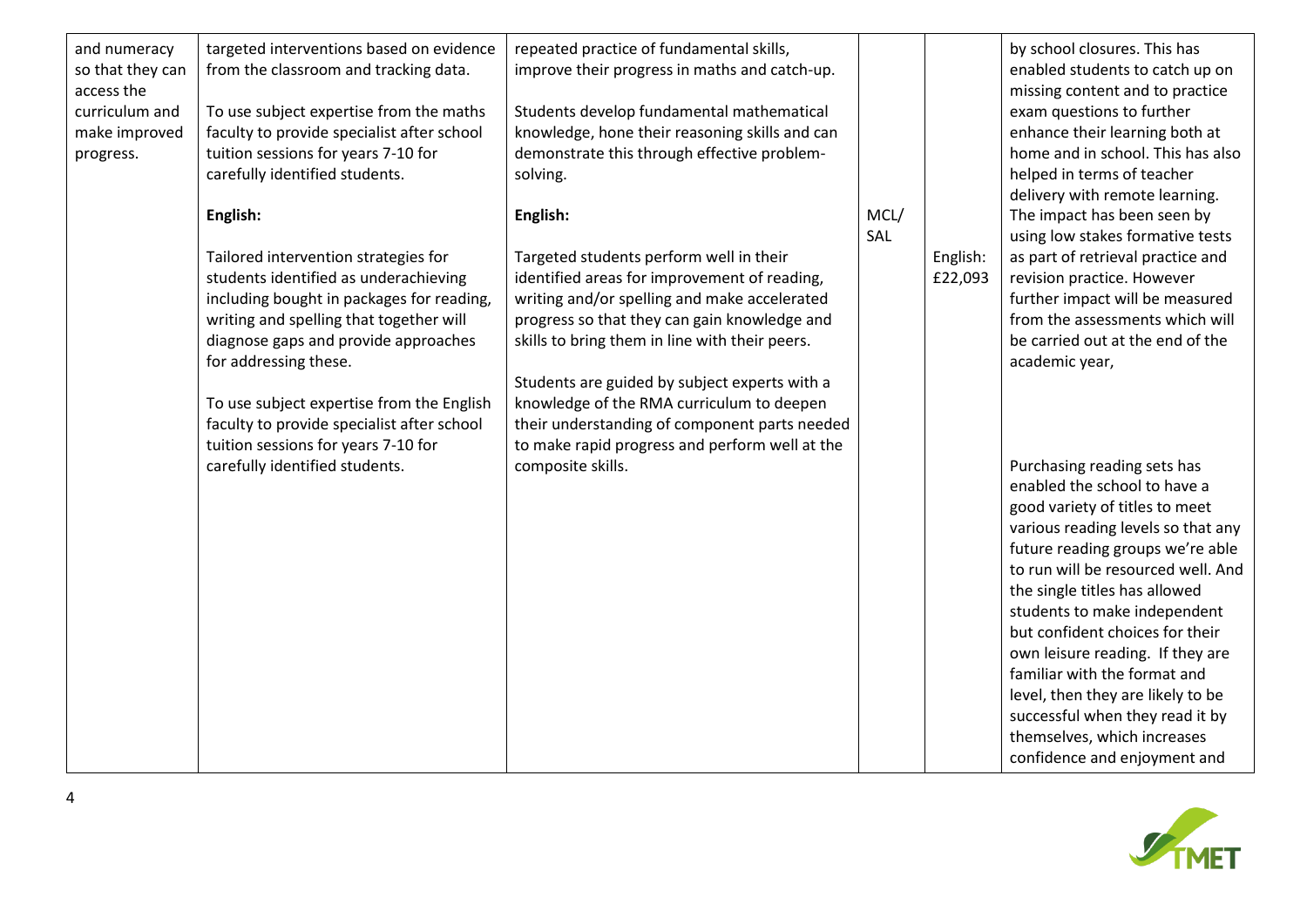|                                                                                                                                                                                                                        |                                                                                                                                                                                                                                                                                                                                                                                                                                                          |                                                                                                                                                                                                                                                                                                                                                                                                                                                                                                                                                                                                                                                                                                                                                                                                                                       |                                           |         | the likelihood of repeating the<br>behaviour.                                                                                                                                                                                                                                                                                                                                                                                                                                                                                                                                                                                                                                                                                                                                                                                                                                                                                                                                                     |
|------------------------------------------------------------------------------------------------------------------------------------------------------------------------------------------------------------------------|----------------------------------------------------------------------------------------------------------------------------------------------------------------------------------------------------------------------------------------------------------------------------------------------------------------------------------------------------------------------------------------------------------------------------------------------------------|---------------------------------------------------------------------------------------------------------------------------------------------------------------------------------------------------------------------------------------------------------------------------------------------------------------------------------------------------------------------------------------------------------------------------------------------------------------------------------------------------------------------------------------------------------------------------------------------------------------------------------------------------------------------------------------------------------------------------------------------------------------------------------------------------------------------------------------|-------------------------------------------|---------|---------------------------------------------------------------------------------------------------------------------------------------------------------------------------------------------------------------------------------------------------------------------------------------------------------------------------------------------------------------------------------------------------------------------------------------------------------------------------------------------------------------------------------------------------------------------------------------------------------------------------------------------------------------------------------------------------------------------------------------------------------------------------------------------------------------------------------------------------------------------------------------------------------------------------------------------------------------------------------------------------|
| C. To provide<br>opportunities<br>for all students<br>to be supported<br>in their<br>academic<br>learning beyond<br>the school day<br>so that any<br>identified<br>knowledge or<br>skills gaps have<br>been addressed. | Students are specifically targeted by each<br>faculty to attend extra study clubs after<br>school or at weekends.<br>Faculties to provide extra classes after<br>school each faculty once a week @£33<br>per hour for 40 weeks.<br>Pupil Premium Champions to run<br>additional support sessions for DA<br>students to support with organisational<br>& study skills.<br>National Tutoring programme used for<br>additional online tuition after school. | That gaps in learning from school closure are<br>diminished so that students continue to make<br>good and excellent progress.<br>That students have extra time for practical work<br>missed during existing and future school<br>closures.<br>That students have access to materials and<br>equipment unavailable to students at home.<br>That students are able to have extra guided<br>support from teachers beyond the school day<br>which re-builds subject knowledge and skill<br>through specialist input.<br>That students' self-esteem, independence, work<br>ethic and high aspiration are promoted and<br>reinforced to support their academic learning<br>so that they make progress in line with their<br>peers.<br>That identified students have additional support<br>from qualified teachers to plug gaps in learning. | <b>HOFs</b><br>PP<br>Champ<br>ions<br>HMU | £20,262 | Provided the opportunities for all<br>students to be supported in their<br>academic learning beyond the<br>school day so that any identified<br>knowledge or skills gaps have<br>been addressed. Subject specific<br>support to help students to catch<br>up has been provided by RMA<br>teachers in school and online<br>tuition provided through the<br>National Tutoring Programme.<br>The tuition sessions have been<br>effective, as they have been<br>guided by the school, linked to<br>the curriculum and focused on<br>the areas where students will<br>most benefit from additional<br>practice or feedback. The<br>content of the sessions was<br>informed by formative<br>assessment and student tracking<br>data. Students were specifically<br>targeted by each faculty to attend<br>extra study clubs after school or<br>at weekends. DA students were<br>targeted and actively invited to<br>these tuition sessions.<br>Weekly sessions have been<br>carried out over 30 weeks in |

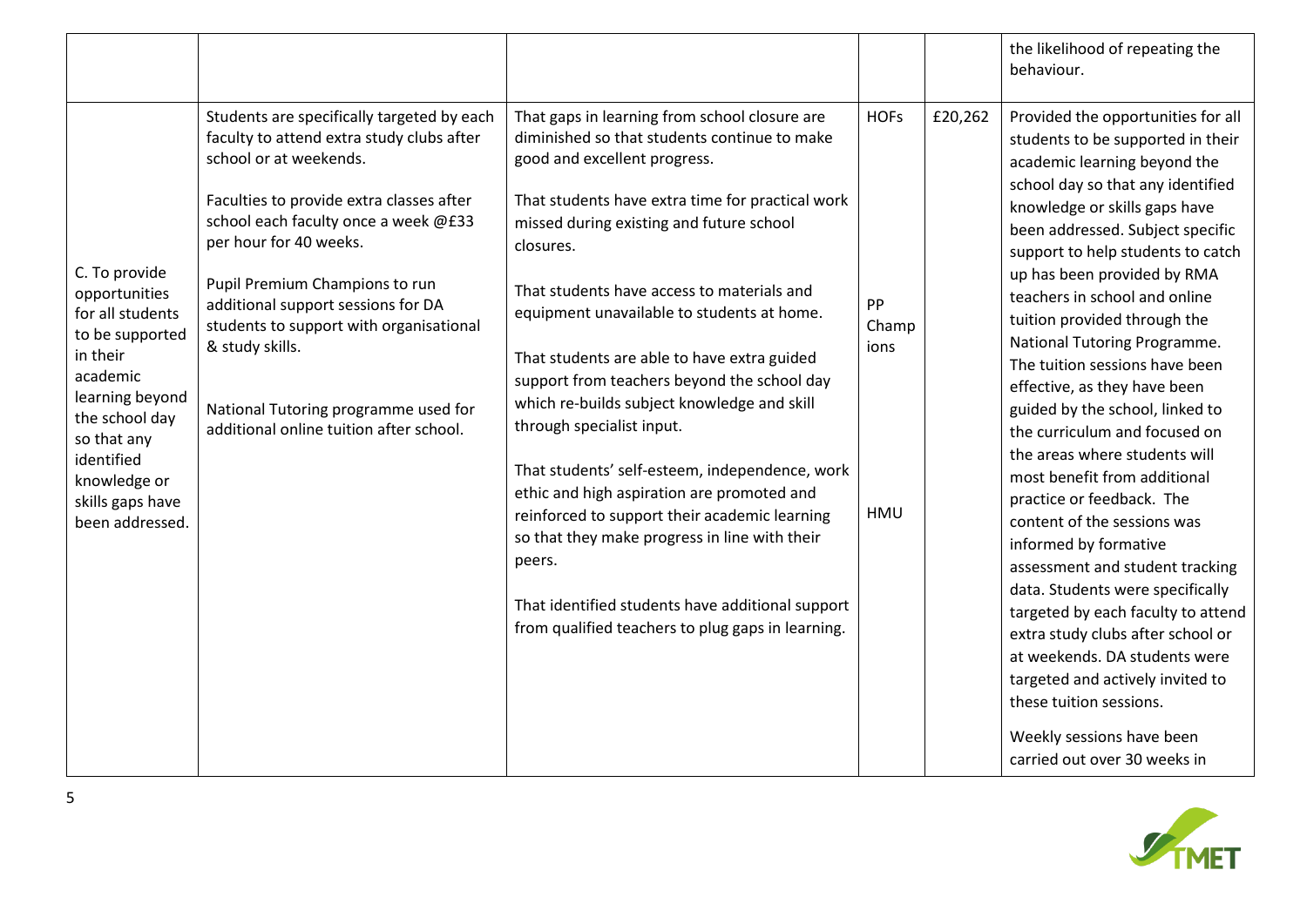|                                                |                                                                                                                                                                                                                 |                                                                                                                                                                                                     |            |         | English, Maths and science.<br>Sessions were also run in<br>Business studies, Computing,<br>BTEC sport, health and social<br>care, Art and photography,                                                                                                                                                                                                                                               |
|------------------------------------------------|-----------------------------------------------------------------------------------------------------------------------------------------------------------------------------------------------------------------|-----------------------------------------------------------------------------------------------------------------------------------------------------------------------------------------------------|------------|---------|-------------------------------------------------------------------------------------------------------------------------------------------------------------------------------------------------------------------------------------------------------------------------------------------------------------------------------------------------------------------------------------------------------|
|                                                |                                                                                                                                                                                                                 |                                                                                                                                                                                                     |            |         | The National Tutoring<br>Programme run by the Brilliant<br>club was used in order to impact<br>the progress of HA DA students in<br>English, Chemistry, Biology and<br>Physics.<br>This extra guided support has<br>ensured that gaps in learning<br>from school closure have been<br>diminished so that students<br>continue to make good and<br>excellent progress.<br>That students have had extra |
|                                                |                                                                                                                                                                                                                 |                                                                                                                                                                                                     |            |         | time for practical work missed<br>during existing and future school<br>closures. And have benefitted                                                                                                                                                                                                                                                                                                  |
|                                                |                                                                                                                                                                                                                 |                                                                                                                                                                                                     |            |         | from additional support from<br>qualified teachers to plug gaps in<br>learning.                                                                                                                                                                                                                                                                                                                       |
| D.<br>To remove<br>barriers to<br>learning and | Appoint an assertive mentor to improve<br>study & organisational skills. Mentoring<br>aimed at deepening the independent<br>learning culture of targeted students and<br>the impact this has on their learning. | Interventions have an impact on improving the<br>attitudes to learning and diminishing the gaps in<br>learning for targeted students.<br>Learning and study skills of targeted students<br>improve. | <b>MWA</b> | £19,113 | Interventions had a huge impact<br>on improving the attitudes to<br>learning of identified students<br>which resulted in lower<br>behaviour points (see case<br>studies for examples)                                                                                                                                                                                                                 |

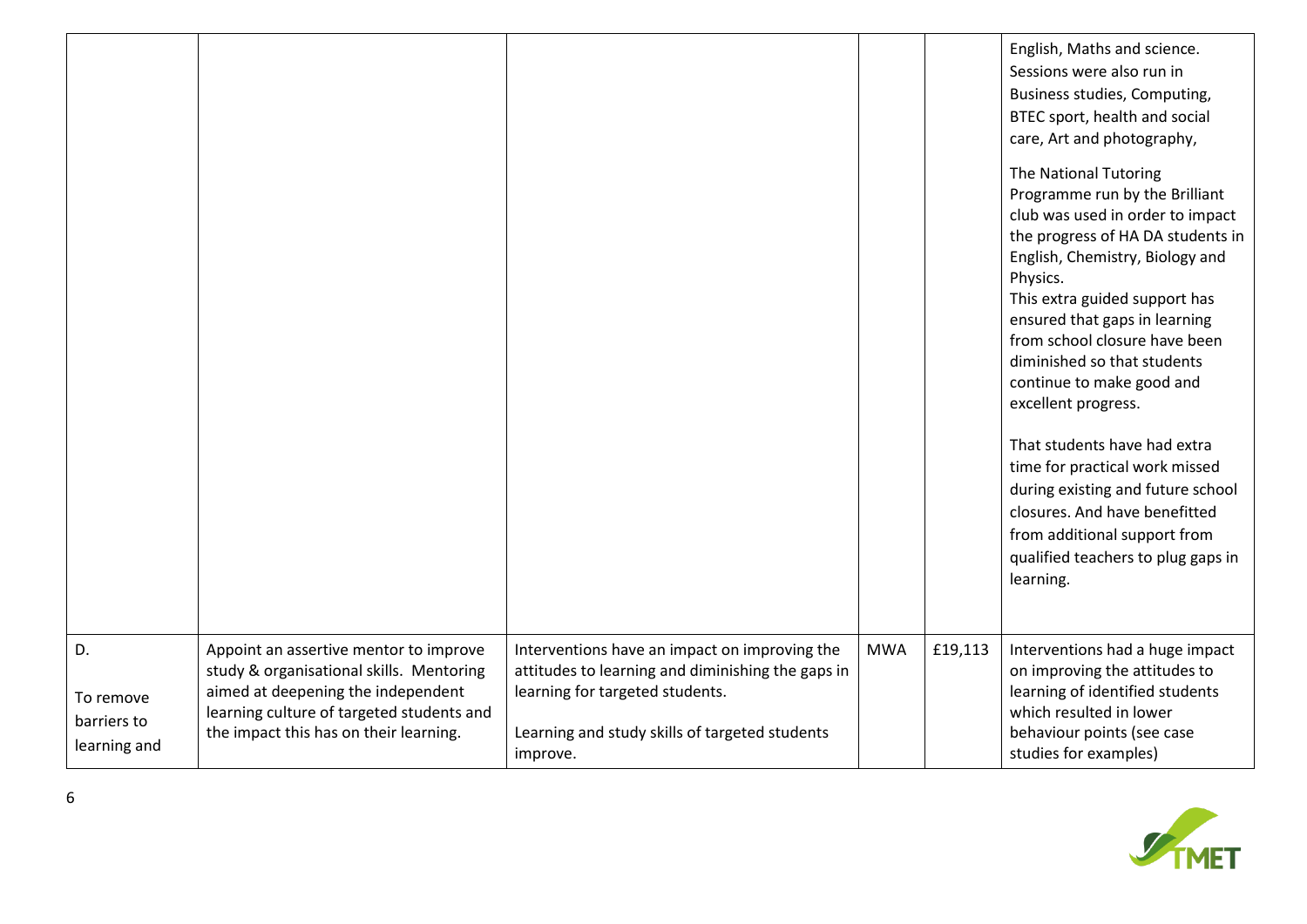| support<br>personal and<br>academic<br>growth of<br>targeted<br>students so that<br>they achieve<br>their full<br>potential. | Learning and Behaviour Mentors to<br>identify key students for Assertive<br>Mentoring, so that a targeted<br>intervention programme can be<br>implemented to support return to school.<br>Mentoring sessions with Assertive<br>mentors will be brief, occur regularly and<br>be maintained for a sustained period of<br>time | Organisation skills of targeted students<br>improve.<br>Students more confident and take ownership of<br>their learning.<br>Identified students behave well and improve<br>their attitude to learning.                |             |         | Frequent contact was made with<br>students and their families during<br>school closure via check-in calls,<br>emails & MS Teams which<br>supported students to take<br>ownership of their learning and<br>increased engagement with<br>home learning.<br>Students with low or no<br>engagement were identified and<br>barriers to access learning were<br>removed through; inviting them<br>to school provision, providing<br>laptops, tutorials in accessing<br>emails or using MS Teams.                                         |
|------------------------------------------------------------------------------------------------------------------------------|------------------------------------------------------------------------------------------------------------------------------------------------------------------------------------------------------------------------------------------------------------------------------------------------------------------------------|-----------------------------------------------------------------------------------------------------------------------------------------------------------------------------------------------------------------------|-------------|---------|------------------------------------------------------------------------------------------------------------------------------------------------------------------------------------------------------------------------------------------------------------------------------------------------------------------------------------------------------------------------------------------------------------------------------------------------------------------------------------------------------------------------------------|
| E. To provide<br>additional<br>resources for<br>students to<br>address gaps in<br>learning caused<br>by school<br>closures.  | Purchase subject specific catch up<br>resources sourced by each Curriculum<br>leader / Head of faculty (see Appendix 1<br>for further details)                                                                                                                                                                               | That subject specific resources are provided by<br>each faculty to students in order to plug gaps in<br>learning caused by school closure for faculties<br>other than Maths and English<br>(See Appendix for details) | <b>HOFs</b> | £23,854 | In all subjects, students have<br>been provided with additional<br>resources which have plugged<br>gaps in learning caused by school<br>closures. This has enabled<br>students to catch up on missing<br>content and to practice exam<br>questions to further enhance<br>their learning both at home and<br>in school. This has also helped in<br>terms of teacher delivery with<br>remote learning.<br>The impact has been seen by<br>using low stakes formative tests<br>as part of retrieval practice and<br>revision practice. |

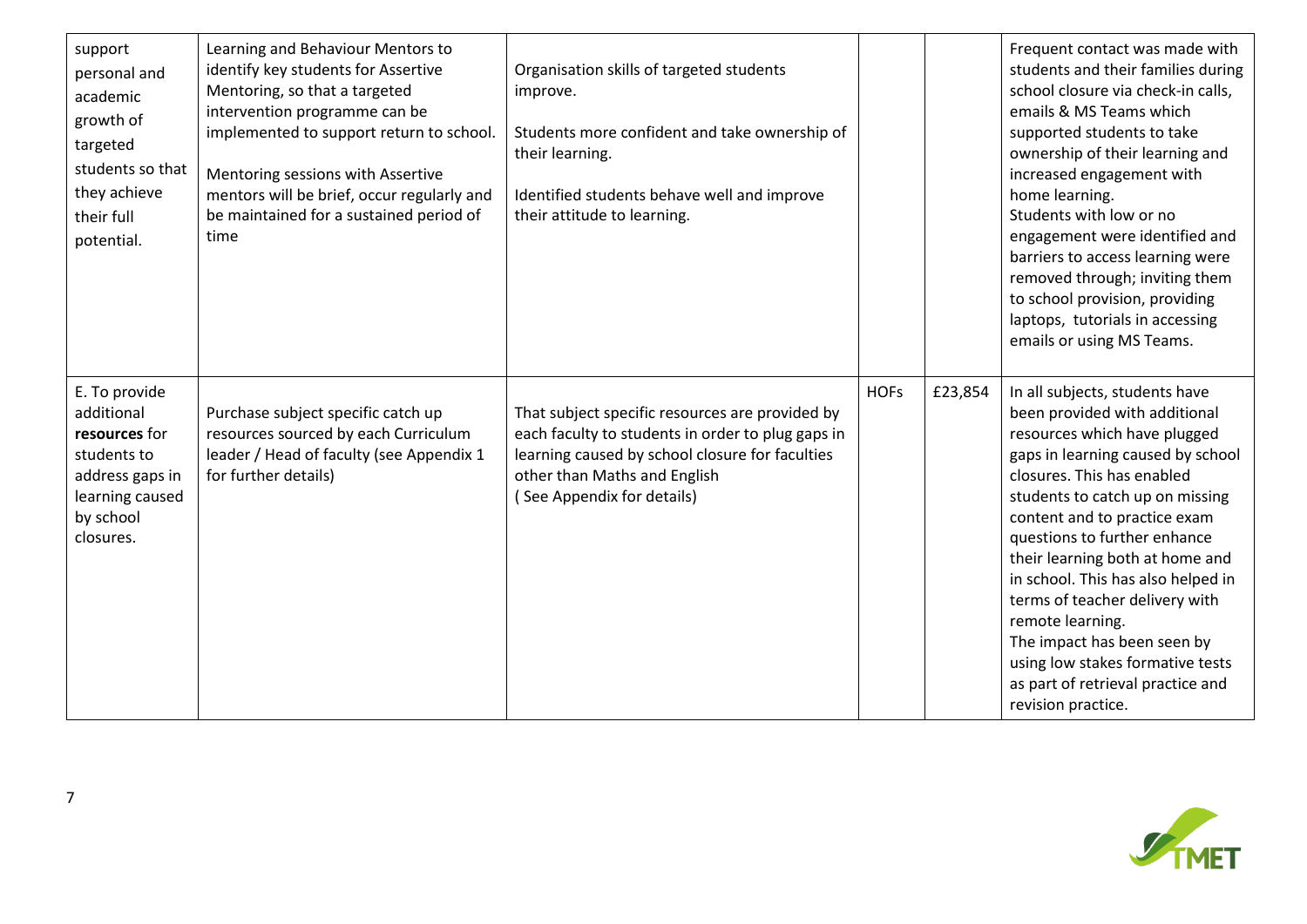| <b>Objective Ref</b> | Approach                                         | Cost     |                                            |
|----------------------|--------------------------------------------------|----------|--------------------------------------------|
| A                    | Assistant PP Champion x 5 @£2,000                | £10,000  | TLR 3 @£2,000 x 5                          |
|                      |                                                  |          |                                            |
| B                    | <b>English and Maths Catch up</b>                | £39093   | Maths £17,000 English £22,093              |
| $\mathsf{C}$         | Tuition beyond normal school hours               | £20,262  | all faculties taking part                  |
| D                    | <b>Assertive Mentoring</b>                       | £19,113  | level 1 behaviour mentor salary            |
| $\mathsf E$          | Faculty Catch up resources not maths and English | £23,854  | all faculty requests not maths and English |
|                      |                                                  | £112,322 | <b>TOTAL</b>                               |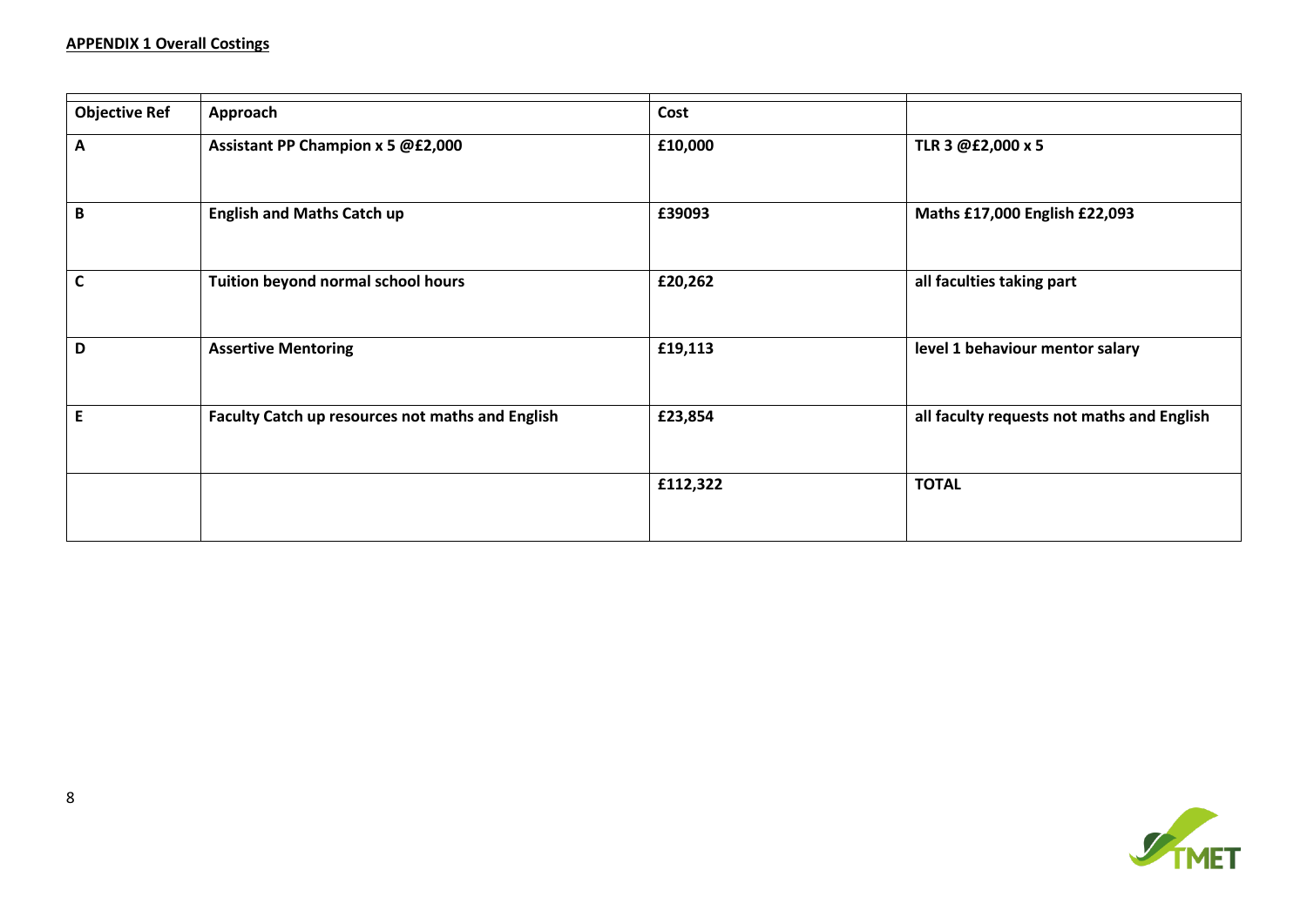# **APPENDIX 2: Costings Breakdown**

| <b>Faculty</b> | <b>Resources &amp; details</b>                                                                        | Cost per unit           | <b>Units</b> | <b>Total</b> | <b>Faculty Total</b> |
|----------------|-------------------------------------------------------------------------------------------------------|-------------------------|--------------|--------------|----------------------|
|                |                                                                                                       |                         |              |              |                      |
| <b>Maths</b>   | Dr Frost @Key skills' KS3 students                                                                    | £500                    | $\mathbf{1}$ | £500         | £17,000              |
|                | <b>Just Maths Crossover Work books</b><br>Year 11                                                     |                         |              | £2,500       |                      |
|                | <b>Printing of Churchill Problem</b><br>Solving booklets - Year 11                                    |                         |              | £1,000       |                      |
|                | CGP 10 minute weekly workout KS3<br>students MA and HA. 'Catch up<br>workbook' for LA students in KS3 | $\overline{\mathbf{3}}$ | 750          | £2,250       |                      |
|                | CorbettMaths revision cards & 5-a-<br>day workbook Year 10 & year 11                                  | £15                     | 750          | £11,250      |                      |
| <b>English</b> | The Helen Arkell Spelling Test                                                                        | £100                    | $\mathbf{1}$ | £100         | £22,039              |
|                | <b>Reading Plus - 3 year licence</b>                                                                  | £12,000                 | $\mathbf{1}$ | £12,000      |                      |
|                | <b>OUP Resources: Read Write Inc.</b><br><b>Fresh Start: Starter Pack</b>                             | £299                    | $\mathbf{1}$ | £299         |                      |
|                | <b>OUP Read Write Inc. Fresh Start:</b><br><b>Super Easy Buy Pack</b>                                 | £1,205.50               | $\mathbf{1}$ | £1,205.50    |                      |
|                | <b>Regional training: Fresh Start Read</b><br><b>Write Inc</b>                                        | £520                    | $3$ for $2$  | £520         |                      |
|                | <b>Regional Training: Read Write</b><br><b>Inc. Phonics</b>                                           | £520                    | 3 for 2      | £520         |                      |

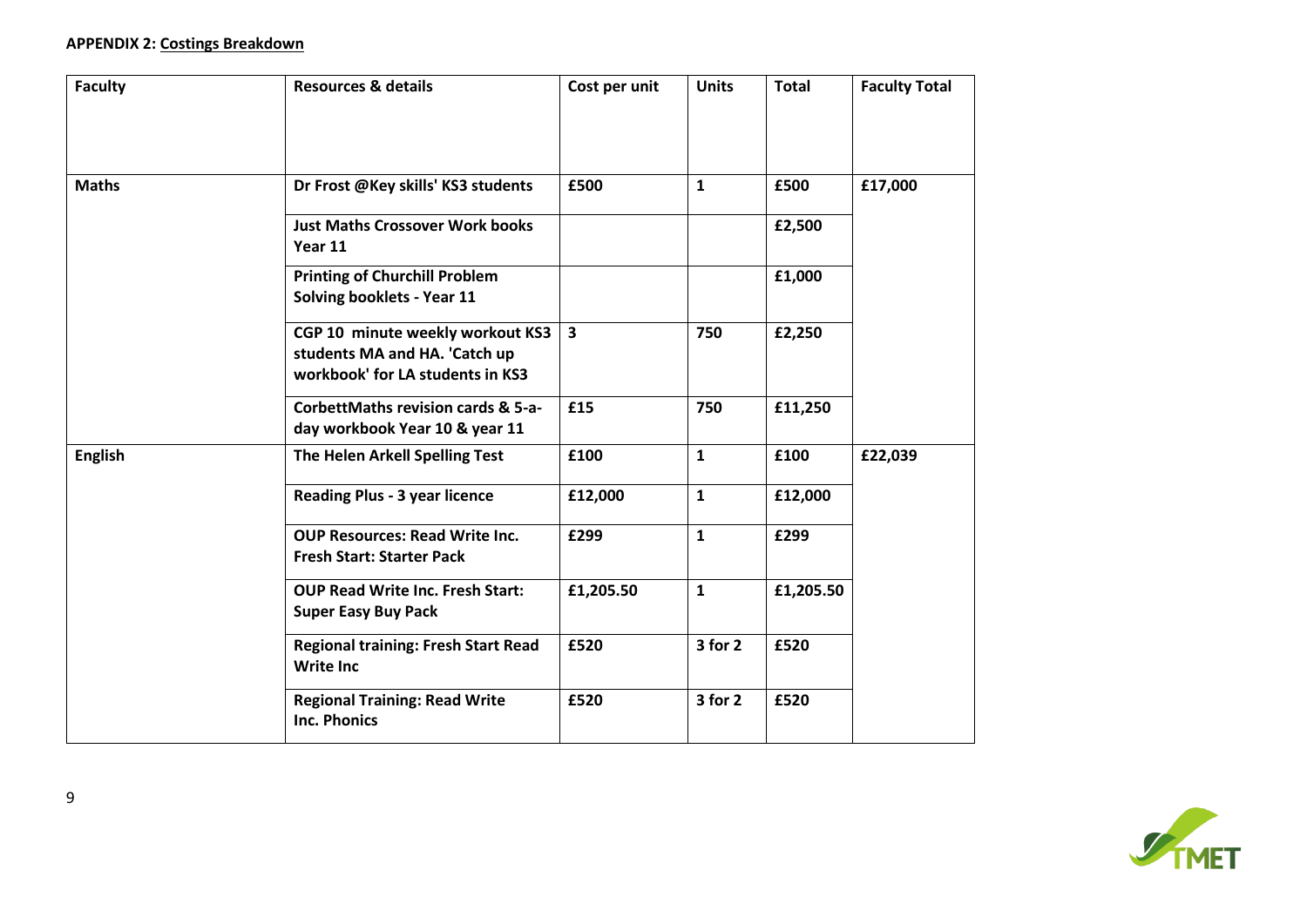|                | <b>OUP Resources Read Write</b><br><b>Inc. Phonics Reading Leader</b><br><b>Handbook</b>      | £43       | $\mathbf{1}$ | £43       |           |
|----------------|-----------------------------------------------------------------------------------------------|-----------|--------------|-----------|-----------|
|                | <b>OUP Read Write Inc. Phonics:</b><br><b>Teaching Handbook 1</b>                             | £65.50    | $\mathbf{1}$ | £65.50    |           |
|                | <b>OUP Read Write Inc. Phonics:</b><br><b>Teaching Handbook 2</b>                             | £65.50    | $\mathbf{1}$ | £65.50    |           |
|                | Let's Think in English (LTE)                                                                  | £2,920.00 | $\mathbf{1}$ | £2,920.00 |           |
|                | Step up to English AQA bridging<br>course.                                                    | £500.00   | $\mathbf{1}$ | £500.00   |           |
|                | <b>Revision booklets and past papers</b><br>questions for year 11                             | £1,300.00 | $\mathbf{1}$ | £1,300.00 |           |
|                | Printing cost for small group tuition<br>sessions after school                                | £500.00   | $\mathbf{1}$ | £500.00   |           |
|                | <b>Badger books and Barrington Stoke</b><br>books for reluctant/EAL/SEN<br>readers in library | £2,000    | $\mathbf{1}$ | £2,000    |           |
| <b>Science</b> | <b>CGP Knowledge organiser and</b><br>workbook double year 11                                 | 6.5       | 296          | 1924      | £13,210   |
|                | <b>CGP Knowledge organiser and</b><br>workbook triple year 11                                 | 19.5      | 90           | 1755      |           |
|                | KS3 CGP complete revision and<br>practice                                                     | 5.5       | 1064         | 5852      |           |
|                | <b>CGP Knowledge organiser and</b><br>workbook double year 10                                 | 6.5       | 296          | 1924      |           |
|                | <b>CGP Knowledge organiser and</b><br>workbook triple year 10                                 | 19.5      | 90           | 1755      |           |
| <b>MFL</b>     | <b>Blue folders x2 all DA students</b>                                                        | £1        | 700          | £700      | £4,356.20 |

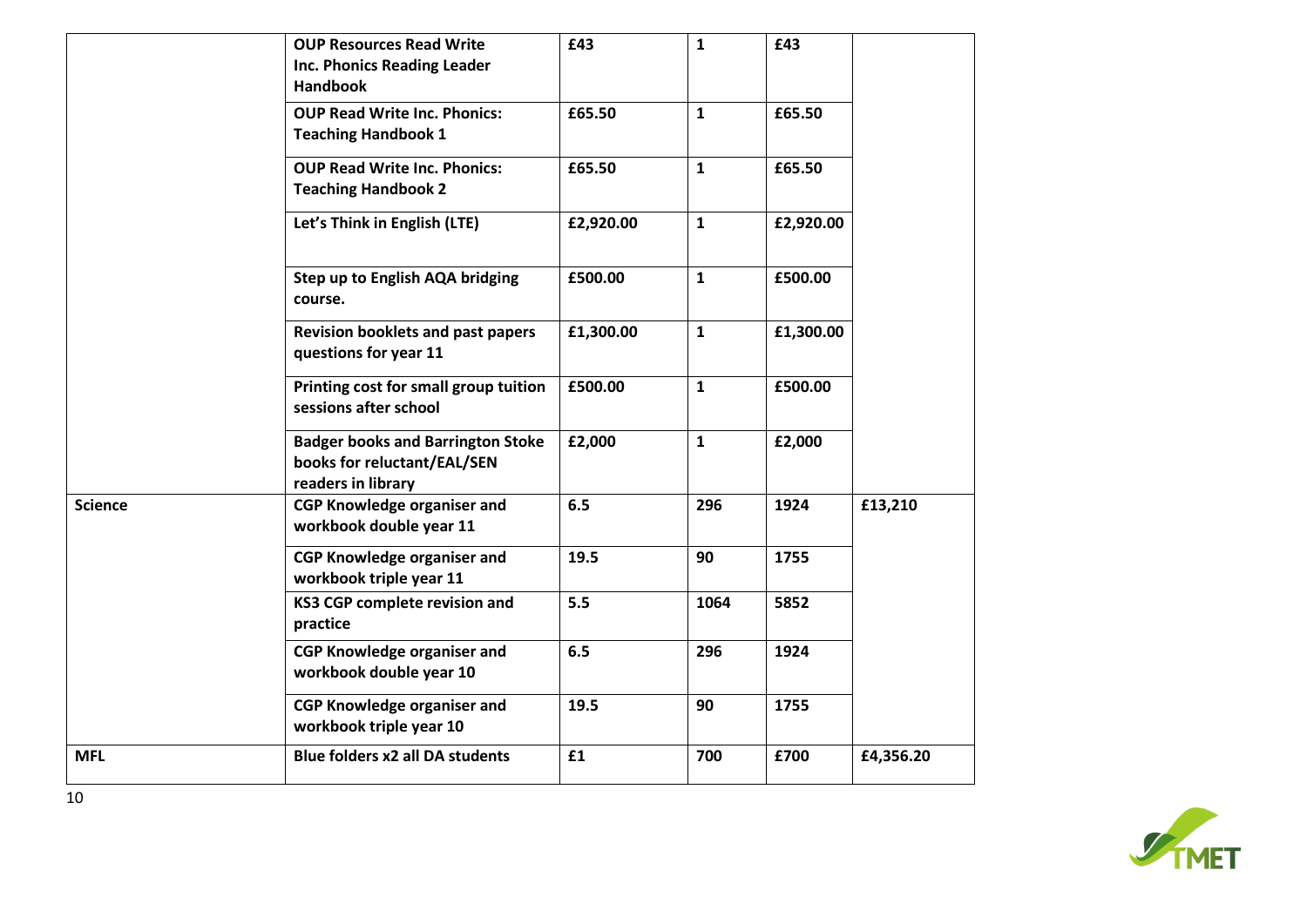|                             | <b>British Council Language Assistant</b>                                                              | £7,312.40                       | 0.5            | £3,656.20 |         |
|-----------------------------|--------------------------------------------------------------------------------------------------------|---------------------------------|----------------|-----------|---------|
| <b>History</b>              | <b>GCSE Revision Guides</b>                                                                            | £375                            |                |           | £375    |
| <b>RE</b>                   | <b>Remote Revision Package</b>                                                                         | £200                            | 1              | £200      | 1,280   |
|                             | <b>Revision Cards for year 11</b>                                                                      | £9                              | 72             | £648      |         |
|                             | Revision book for year 11                                                                              | £6                              | 72             | £432      |         |
| <b>Business Studies</b>     | Training and support from specialist<br>for OCR Cambridge Nationals<br><b>Marketing and Enterprise</b> | 4 weeks                         | 11<br>students | £160      | £360    |
|                             | Training and support from specialist<br>for year 10s and 11                                            | 10 weeks                        | 11             | £200      |         |
| <b>Computer Science</b>     | <b>GCSE Computer Science OCR Exam</b><br><b>Practice Workbook - for exams in</b><br>2021               | £2.85 per book<br>85 students)  |                | £242.35   | £491.35 |
|                             | <b>GCSE Computer Science OCR 10-</b><br><b>Minute Tests - for exams in 2021</b><br>(includes answers)  | £2.25 per book<br>(85 students) |                | £191      |         |
|                             | <b>Walking Talking Mocks Webinar</b>                                                                   | $£58 + VAT$                     |                | £58.00    |         |
| <b>Language Development</b> | Mrs Wordsmith Vocab, spelling,<br>phonics and writing booklets                                         | £60                             | 13             | £780      | £1,800  |
|                             |                                                                                                        | £85                             | 12<br>months   | £1,020    |         |
| <b>Creative Arts</b>        | <b>DNA revision guide</b>                                                                              | 33                              | £7.00          | £231.00   | £467.94 |
|                             | <b>Noughts and Crosses</b>                                                                             | 33                              | £7.18          | £236.94   |         |

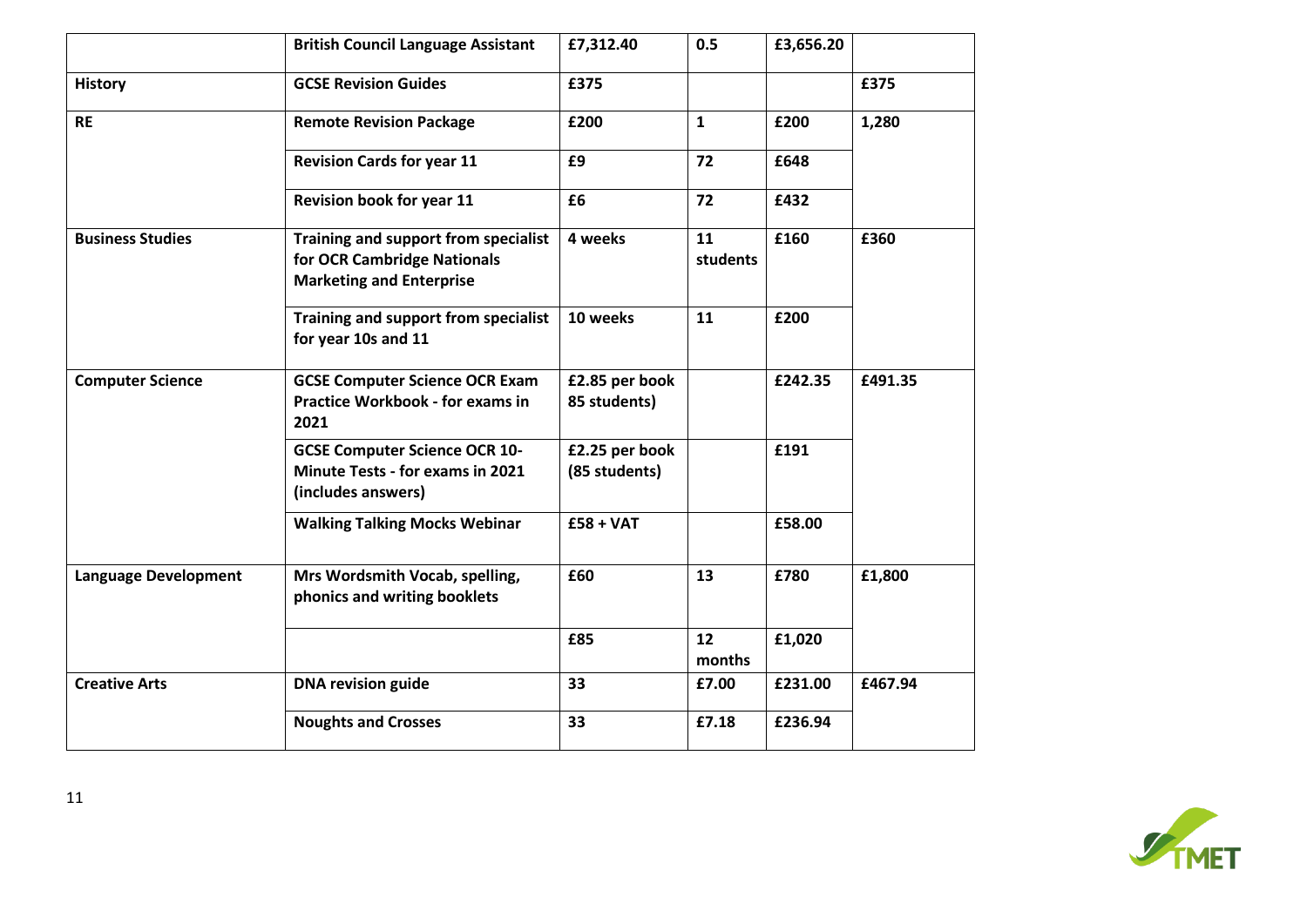| Art & Photography        |                                       |              |             | £1,320  |
|--------------------------|---------------------------------------|--------------|-------------|---------|
|                          |                                       |              |             |         |
|                          | Year 11 2 x Saturday revision classes | 33 x 4 staff | 10<br>hours |         |
| <b>Design Technology</b> | <b>GCSE workbooks for year 11</b>     | 68           | £2.85       | £193.80 |
|                          |                                       |              |             | £62,893 |

| <b>Faculty</b>          | <b>Number of staff per</b><br>week                                                  | Cost per<br>unit | <b>Units</b> | <b>Total</b> | <b>Extra Information</b>                                        |
|-------------------------|-------------------------------------------------------------------------------------|------------------|--------------|--------------|-----------------------------------------------------------------|
| Maths                   | 6 teachers per week                                                                 | 198 (6x33)       | 30<br>weeks  | £5,940       | See Maths plan (Appendix 3)                                     |
| English                 | 6 teachers per week                                                                 | 198 (6x33)       | 30<br>weeks  | £5,940       | See English plan (Appendix 4)                                   |
| Science                 | 6 teachers<br>fortnightly: MAF, JPA,<br>AAM, NBU, MST,<br>VPA: targeted<br>students | 198 (6x33)       | 15<br>weeks  | £2,970       | Targeted underachieving students                                |
| <b>Business Studies</b> | 2 sessions per group                                                                | 4x33             | 4            | £132         | 1 session to cover content, 1 session to cover Numerical skills |

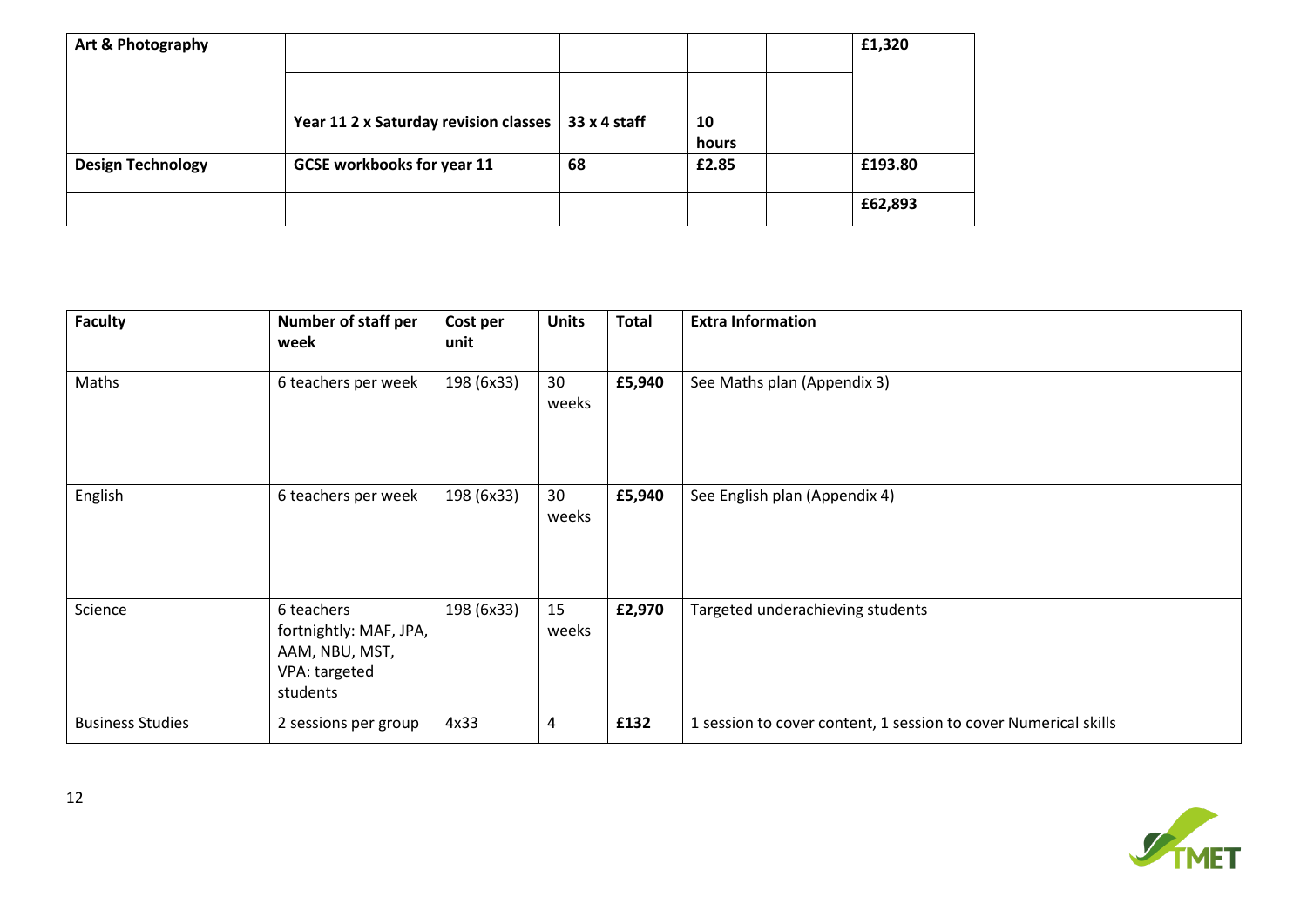| Art & Photography                 | Year 11 2 x Saturday<br>revision classes SCH<br>EMA<br><b>HMA</b><br>XCO                      | $33 \times 4$ staff     | 10<br>hours | £1,320  | 2 Saturday either October after term or after Christmas break • Allows extra<br>time for practical work - missed during existing and future school closures<br>(including September enforced Y10 absence)<br>• Allows extra guided support from teachers<br>. Allows access to materials and equipment unavailable to students at home. |
|-----------------------------------|-----------------------------------------------------------------------------------------------|-------------------------|-------------|---------|-----------------------------------------------------------------------------------------------------------------------------------------------------------------------------------------------------------------------------------------------------------------------------------------------------------------------------------------|
| PP Champions                      | 5 teachers per week                                                                           | $132(33 \times 5)$      | 30<br>weeks | £3,960  | support targeted underachieving DA students                                                                                                                                                                                                                                                                                             |
| <b>Brilliant club NTP</b>         | Weekly sessions for 4<br>x 6 students in<br>English, Chemistry,<br><b>Biology and Physics</b> | 24 students<br>(24x£65) | 15<br>weeks | £1,560  | support targeted underachieving HA DA students                                                                                                                                                                                                                                                                                          |
| <b>Brilliant club supervision</b> | Staffing sessions in<br>school                                                                | 33x15                   | 15<br>weeks | £495    | only needed to supervise when in school                                                                                                                                                                                                                                                                                                 |
|                                   |                                                                                               |                         |             | £22,383 | <b>Total</b>                                                                                                                                                                                                                                                                                                                            |

## **APPENDIX 3**

## **Catch-up Premium 2020/2021 MATHS**

## **Outline of strategies**

**Strategy:** Use Dr Frost 'Key Skills' to set as additional work for KS3 students. This feature will allow for students to gain more exposure to key mathematical concepts and practise fundamental skills, allowing them to develop their component knowledge. Data can easily be tracked and teachers will be able to see which areas of learning need to be focused on more in class. The 'Generate Worksheet' option will provide teachers with a quick way to generate a set of questions and test the fluency aspect of the mathematical topic; this can be set remotely and monitored, or printed and completed in class.

## **Cost:** £500

**Measuring impact:** ARA to identify students with concerns about progress after termly tracking. Teachers will be assigned a group of students to set work for and monitor on Teams in a 6-week intervention programme (this has been created and passed on to relevant teachers). Students will upload completed work to Teams and teachers can host shot 'drop in sessions' to cover topics where there is still a lack of progress. As well as this, members of the department can report in faculty meetings about the level of success students have with AO1 type questions in termly assessments and discuss pedagogical approaches with these topics. ARA to see if students not making expected levels of progress in tracking 1 improve in tracking 2 with this intervention.

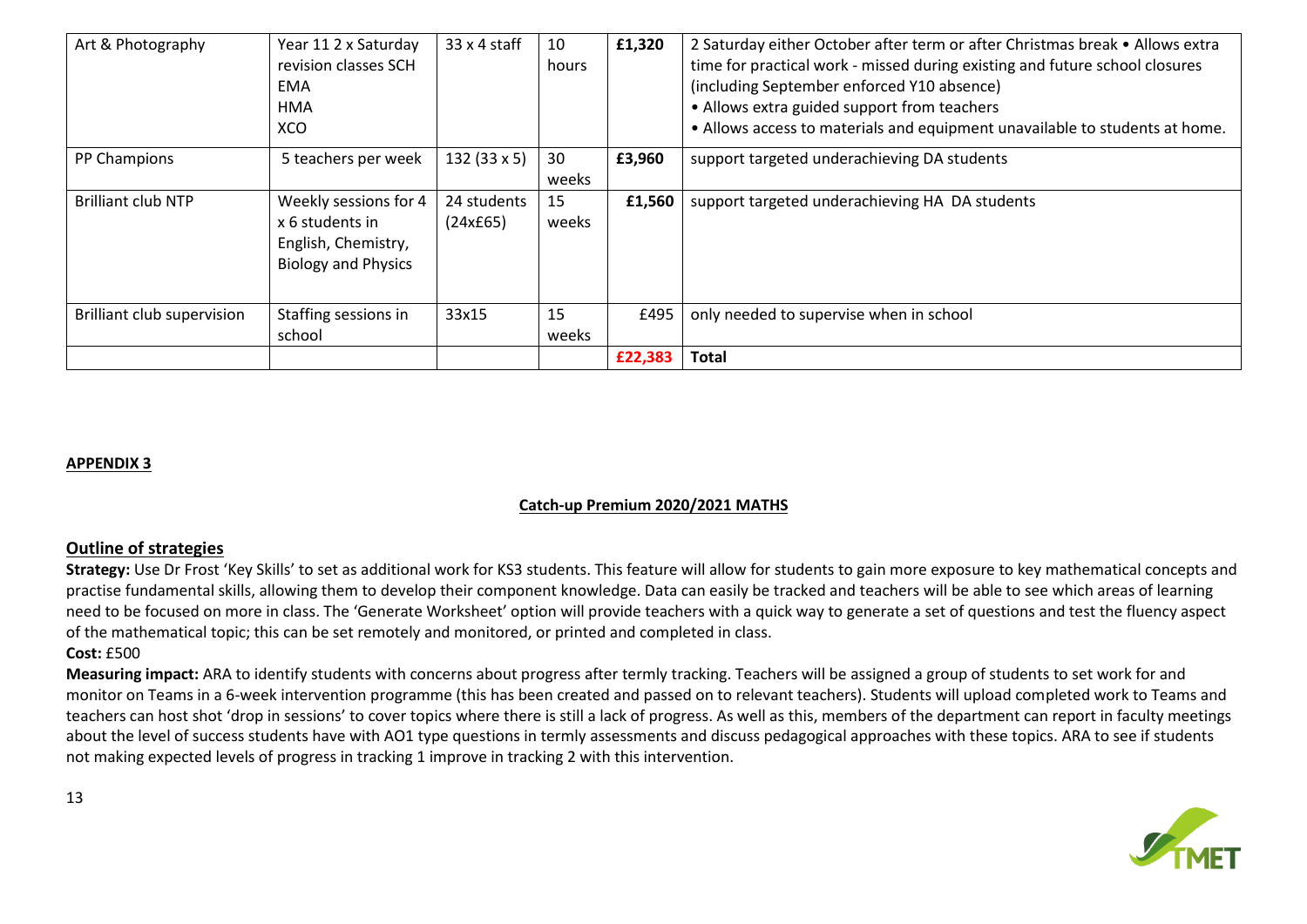**Strategy:** Just Maths Crossover work books bought and supplied to all Year 11 students to use for independent learning and in lesson as the teacher deems appropriate. ARA to analyse termly tracking in October to identify students who are not making expected levels of progress; JustMaths 'aiming for/working towards' resources will be printed as necessary for students who are behind and assigned Teacher will monitor and track on Teams. **Cost**: £2500

**Measuring impact**: Teachers to feedback in faculty meetings about the level of success students had with AO3 questions in the winter mock exam and common mistakes or areas of weakness they picked up on. ARA to analyse results after winter mock and identify students who are not making expected levels of progress and groups to be assigned to Teachers in the department to monitor and track on Teams. Effective use of JustMaths book booklets should see students improve by a grade in the March mock exams; ARA to see if students not making expected levels of progress in tracking 1 improve in tracking 2 with this intervention.

**Strategy:** Print and distribute Churchill Problem Solving booklets (created last academic year) to Year 11's in January. Depending on individual teacher guidance, these can be used as an extra source of revision at home for students to complete independently or as starters in lessons closer to the exam period. Mark schemes are located in the shared area but can be printed for DA students. Student's should be training to use the mark scheme effectively by their teacher and not just use it as a source to view the final answer; If this is done in class it will be a skill students' can use with at home when learning independently.

## **Cost**: £1000

**Measuring impact**: Teachers to feedback in faculty meetings about the level of success students had with AO3 questions in the winter mock exam and common mistakes or areas of weakness they picked up on. ARA to analyse results after winter mock and identify students who are not making expected levels of progress and groups to be assigned to Teachers in the department to monitor and track on Teams. Effective use of Churchill booklets should see students improve by a grade in the March mock exams; ARA to see if students not making expected levels of progress in tracking 1 improve in tracking 2 with this intervention.

**Strategy**: ARA to analyse KS3 results after termly tracking and identify students with 'concerns' or making 'some' progress. Due to potential missed learning in Year 6, Year 7 MA and HA students in KS3 will be provided with a CGP '10-minute weekly workout book' and LA students with a 'Catch up Maths' workbook. These books will be an extra resource which students can work with at home. ARA will follow up with students on the following tracking cycle to see if there is any improvement. This model will also be replicated for Years 8 & 9.

**Cost** 250 per KS3 year group (at £3 each) x 3 years groups  $\approx$  £2250

**Measuring impact:** ARA to identify students with concerns about progress after termly tracking. Teachers will be assigned a group of students to set work for and monitor on Teams. Students will upload completed work to Teams and teachers can host shot 'drop in sessions' to cover topics where there is still a lack of progress. ARA to see if students not making expected levels of progress in tracking 1 improve in tracking 2 with this intervention.

**Strategy:** Provide all students in KS4 with CorbettMaths revision cards and 5-a-day workbook. The revision cards will provide a clear snapshot of key topics in mathematics and the 5 a day book means students will be able to complete manageable chunks of work independently as an extra source of revision at home which should develop retention if used effectively. Students can use these resources as a reference to catchup on key concepts missed over lockdown and gain the opportunity to practise questions from a variety of topics.

**Cost:** 750 students  $\times$   $(E7 + E8) = E11,250 -$  Year 10 & 11

**Measuring impact:** If these resources are used correctly, students should perform better in AO1 and AO2 type questions in exams and fundamental mathematical

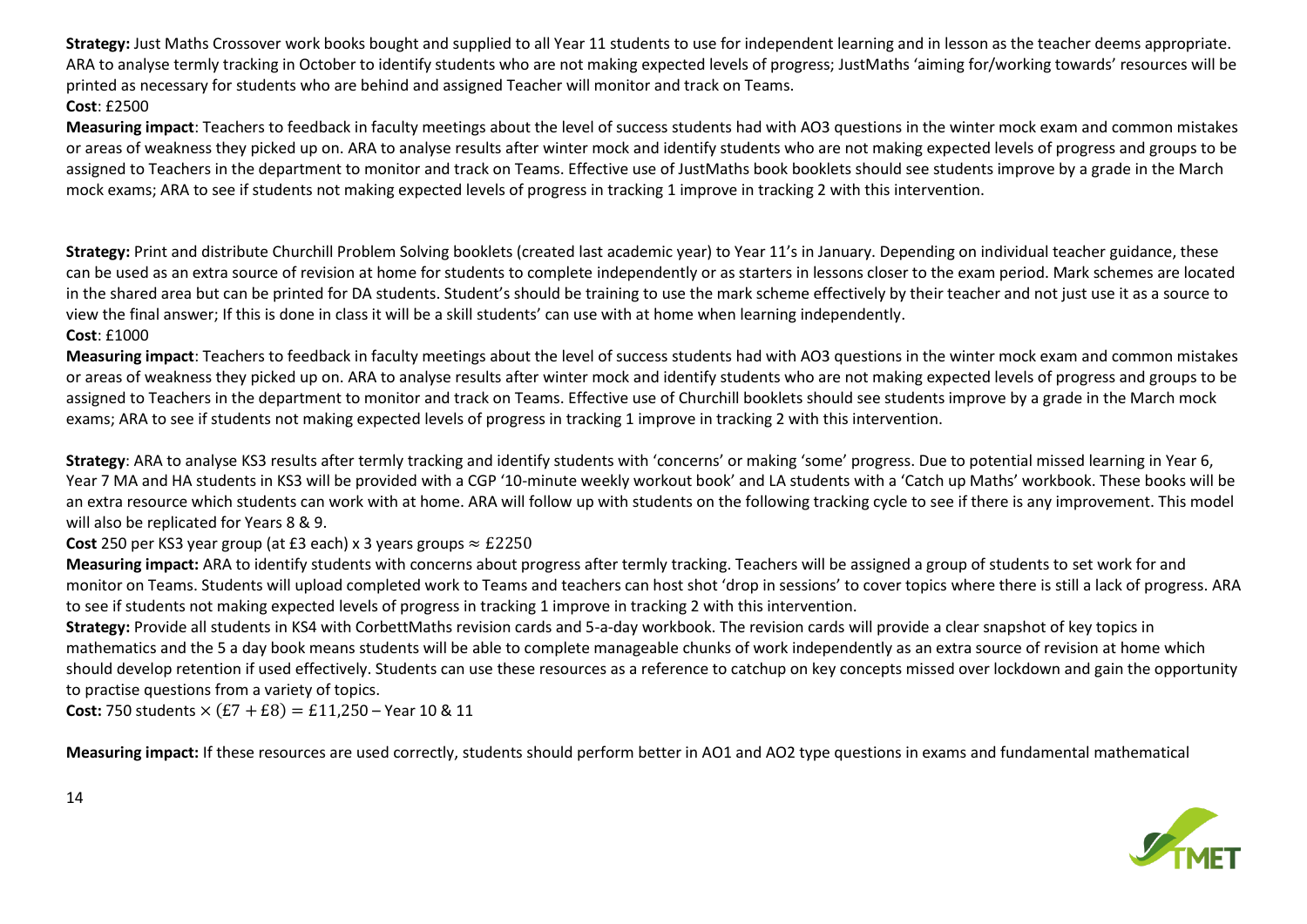concepts will be retrieved more easily. Class teachers expected to refer student to correct set of revision cards after QLA analysis from mock exams and develop, or recap, knowledge of key concepts. Tracking grade should increase termly if revision cards and 5-a-day booklet have been used effectively by the student. **Strategy**: Specialist maths teachers to hold catch up tuition sessions for year 7. 8. 9 & 10 students on designated days. On Tuesdays, 1-hour revision sessions to be held for Year 7 and 8 students identified by ARA from termly tracking and conversations with class teachers (note: these will not be the same students in the 6-week programme). Teacher to ensure fundamental skills are covered and problem-solving questions are tackled to develop reasoning skills. After each session students to be directed to relevant revision material on topic covered on Mathswatch/Dr Frost/Revision guide.

**Cost:** 6 teachers a week at £25 (£33) per hour from after first half term  $\approx 6 \times \text{\textsterling}33 \times 30$  weeks = £5940

**Measuring impact:** ARA to monitor tracking of students in catch up revision sessions. Feedback on A2L for homework and classwork to be feedback by class teacher to see if there is any improvement. Revision teachers will be expected to check if extra work set has been completed in every revision session.

# **APPENDIX 4**

|               | <b>Numbers in each cohort</b> |              |             |             |             |            |                 |                     |                   |  |
|---------------|-------------------------------|--------------|-------------|-------------|-------------|------------|-----------------|---------------------|-------------------|--|
| Year          | <b>DA</b>                     | <b>DA</b>    | <b>DA</b>   | <b>DA</b>   | Whole       | <b>NTE</b> | LA              | <b>Spelling age</b> | Underachieving    |  |
| group         | total                         | <b>Girls</b> | <b>Boys</b> | <b>SENK</b> | cohort      | AB         | <b>Target 3</b> | below               | <b>HPA</b>        |  |
|               |                               |              |             |             | <b>SENK</b> |            | <b>or</b>       | 9 yrs               | $(by 3 grades +)$ |  |
|               |                               |              |             |             |             |            | below           |                     |                   |  |
| 7             | 59                            | 30           | 29          | 7           | 36          | 16         | 41              | tbc                 |                   |  |
| 8             | 65                            | 35           | 30          | 8           | 32          | 4          | 11              | tbc                 |                   |  |
| 9             | 77                            | 42           | 35          | 8           | 34          | 3          | 10              | tbc                 | 6                 |  |
| 10            | 82                            | 34           | 48          | 9           | 29          | 3          | 10              | n/a                 | 12                |  |
| 11            | 71                            | 37           | 34          | 14          | 29          | 11         | 27              | n/a                 | 7                 |  |
| <b>Totals</b> | 354                           | 178          | 176         | 46          | 160         | 37         | 99              |                     | $25+$             |  |

#### **Catch-up Premium 2020/2021 ENGLISH**

**Background:** There is a total of 354 students at Rushey Mead Academy who are disadvantaged. In year 7 there are 59 DA students. This year 2020 there are no KS2 English SATs or scaled scores for us to measure their literacy.

Year 7 have missed out on 6 months of education and their exams and our anticipated gaps will be their Reading and writing skills. The proposals below and attached are ideas, strategies and national programmes designed to address their gaps in their inference, deduction and analysis but also to target other LA or NTE groups with phonics and online accelerated reading programmes.

To date, our year 7 students have been in school 3 weeks and already they have had Midyis tests and in English they have sat a HAST test (Helen Arkell Spelling Test) to measure their spelling age so we can target those weak at spelling. They have also sat an external No More Marking non-fiction written assessment which will be

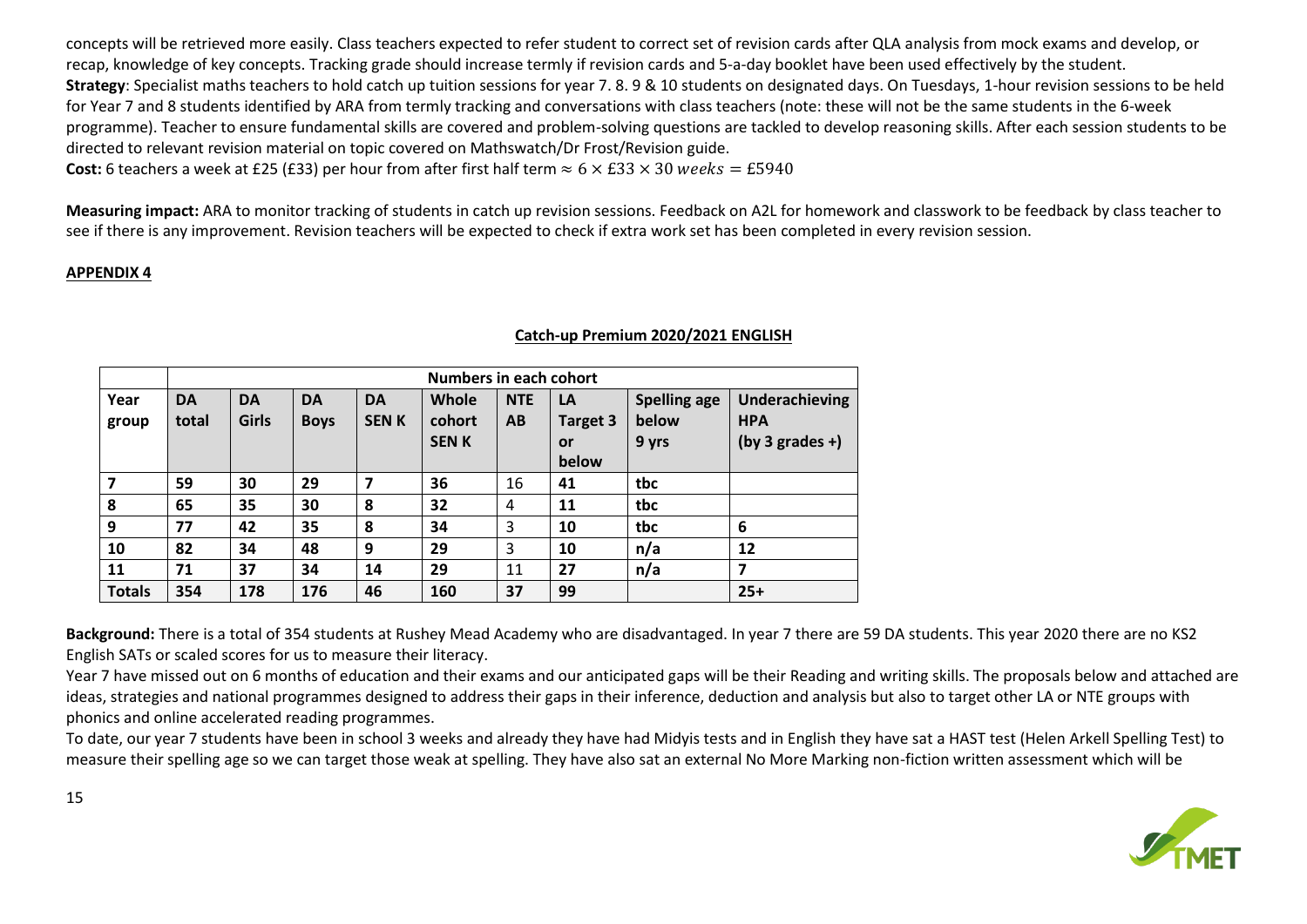externally scaled using comparative marking methods. These results will come back to us by October half term. We have a specialist team of English teachers ready to run intervention groups after school with LA/NTE students, KS3 reading and comprehension groups and year 11 HA underachievers in English.

**1.Strategy: Years 7, 8 and 9 – (HAST) Helen Arkell Spelling Test** consists of 65 spellings which get sequentially harder. The raw scores out of 65 are entered and a formula used to work out each student's spelling age compared to their chronological age. We would use this twice a year to monitor progress. This should identify the gap between their chronological ages and spelling age so we can identify those with spelling ages of below 9 to target within our classrooms. This information would be shared with classroom teachers. Classroom teachers would differentiate, adapt and tailor the SOW vocabulary to the needs of groups of students. They would also support students with their spellings in class using the Look, Cover, Write, Check method.

There are also many Quizlet KS2 spelling games and flash cards to boost memory of spellings – similar to the methods used in MFL. Those identified with a lower spelling age will be targeted with these apps.

**COST: BOOK** HAST-2: Version 2: The Helen Arkell Spelling Test £55

#### **Printing Costs:** £45

**Measuring impact:** We would redo this test at the end of the year with exactly the same spellings to measure if they have improved their spelling age compared to chronological age. Where students' spelling ages haven't increased, we can implement further differentiation and targeted support within the classroom based on individual needs. Students targeted will have support with vocabulary and spellings within classroom. Where students have significantly low ages of 5 or under, we will refer to SEN department for extra support.

**2.Strategy: Reading Plus** This is a digital reading platform which has already been introduced to one year 7 LA group taught by SHA. TRO the Pupil Premium Champion introduced this to the English faculty to try it out on a free trial. The future plan is to extend it out to the whole of year 7 and year 8 Lower and Middle ability groups if it is measured successful. Up to three to four lessons will be needed to train the LA/MA students in the use of this program but it will be used for reading homework at home on phones, tablet or laptops to either run alongside our current platform Weebly.com or to replace it with focus groups.

This is an online **reading** program designed to improve students' abilities to read faster, comprehend better, and learn new vocabulary. This is aimed at less engaged students on improving reading speed, fluency, vocabulary and comprehension*.* Following an initial assessment on the reading platform to establish their reading ability student read texts and answer questions to establish their comprehension.

Reading Plus was introduced this year on September 8<sup>th</sup> 2020 and early results look very promising. We have started to trial it with SHA's LA year 7 group at the start of school to see how it went and it has been working for only 3 weeks.

We intend to roll it out to other groups in year 7 and to the rest of KS3 LA/MA groups. It is designed to target vocabulary and reading age and it is particularly good for EAL kids as it even teaches the skills and processes of reading. It is accessible by laptop, tablet and phone from home.

**COST:** Currently a free trial. A 3-year licence costs £12,000

**Measuring impact:** By following this programme it should improve students' comprehension by 12-18 months. Students within the group have already improved by onemonth difference after just 3 weeks.

The digital platform programme 'charts' individual students' progress, providing individual feedback to both the teachers and the students. This progress would be monitored by the classroom teacher SHA in their English comprehension during written comprehension assessments, engagement in lessons and with the library, the extracts in the booklets and the overall quality of the reading homework done on weebly.com. SHA would report this progress back to SAL who would also use termly

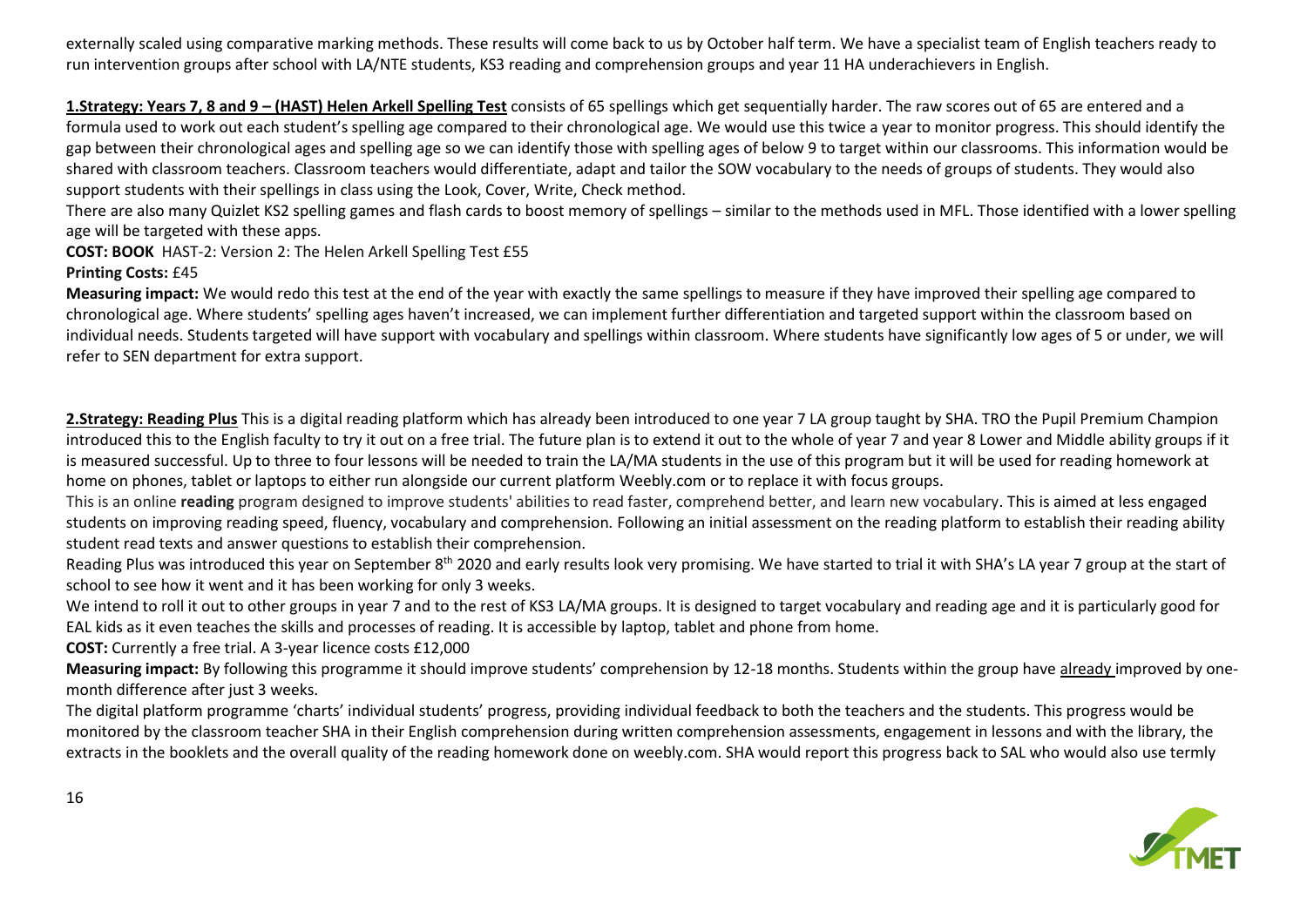tracking and A2L to monitor if these target students are making expected levels of progress over time. The assessment by Reading Plus is very detailed and gives an accurate Reading Age.

**3. Strategy: Read Write Inc** The English, SEN and Language Development faculties would jointly bid for and implement the following two programmes. If both packages are bought all groups of students with specific leaning needs would be catered for including EAL/ NTE/SEN/LA. Student with extremely low-level reading ages are unable to access any of their school curriculum and reading is a high-level priority. We would target students who are

- With a reading age of 6 or below SEN faculty with Phonics taken out of English 2 lessons. TA (Poonam) would teach phonics to students below reading age of 6.
- New to English A and B Language Development Faculty with Fresh start (TYU and AMA)
- LA low-level readers and NTE C and D English faculty with Fresh Start in after school sessions (STA)

# a) **Fresh Start - Read Write Inc Intervention Programme for Identified Pupils.**

**The programme teaches students to read accurately and fluently with good comprehension. It teaches them to spell correctly and compose their ideas for writing step-by-step.**

We would target our lowest level learners who have not got basic phonics skills. Fresh Start is, as recommended by the DFE Rose Review 2006, a Structured Synthetic Phonics style Programme with proven impact at secondary level (Effect Size of 0.34). Recommended by the DfE guidance 'Literacy and Numeracy catch-up strategies' 2012/18. The programme also supports group intervention making it cost effective.

Fresh Start (FS) is a catch-up literacy intervention for pupils at risk of falling behind their peers in early secondary schooling. It provides systematic and rigorous practice in phonics so that pupils are at an appropriate level to join the mainstream group after completion of the intervention. Pupils are assessed and then grouped according to their levels of reading ability. Teaching in these groups begins with recognition, practice and blending of sounds and graphemes, based on a set of module booklets. Pupils on Read Write Inc. Fresh Start made 3 months additional progress in reading, measured using the New Group Reading Test, during the five-and-a-half-month trial which was run by EEF. <https://educationendowmentfoundation.org.uk/projects-and-evaluation/projects/fresh-start/>

**COST:** Standard training package: **Fresh Start Read Write Inc** offer in-school 2-day Fresh Start Training. In-school training packages start at £520+VAT including: **COST: Oxford University press resources, Read Write Inc Fresh Start**

£299 + VAT Read Write Inc. Fresh Start: OUP Starter Pack Suitable for: Teachers of students in Years 5-8 (P6-S2) who have a reading age of 9 or below and require reading and writing intervention.

£1205.50 +VAT OUP Read Write Inc. Fresh Start: Super Easy Buy Pack

**b) Phonics – Read Write Inc is aimed at students ages 4 – 8 years old. – SEN students with a reading age of below 6.** 

This would specifically target the 9 named students in the grid above with reading ages of below 6.

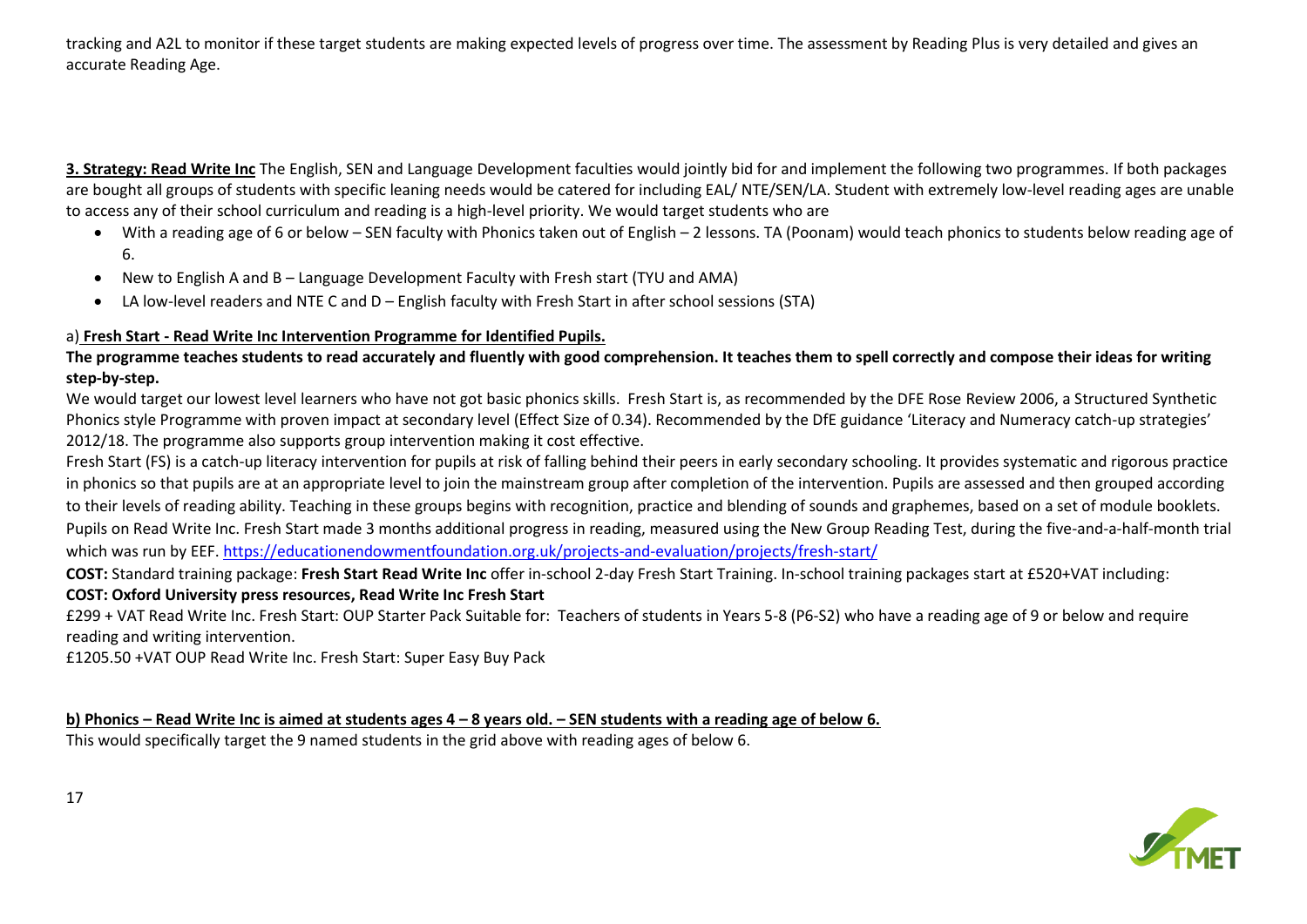# **COST: Standard training package for schools new to Read Write Inc. Phonics**

£520 +VAT

18

# **COST: Oxford University press resources for Read Write Inc Phonics**

£43 Reading Leader Handbook- clear guidance on managing Read Write Inc Phonics

£65.50 Read Write Inc. Phonics: Teaching Handbook 2 -Teaching notes for Yellow to Grey Levels

£65.50 Read Write Inc. Phonics: Teaching Handbook 1- Teaching notes for Red to Orange Levels

£2655.00 Read Write Inc: Phonics Book Bag Books: Fiction and Non-Fiction Super Easy Buy Pack (1,180 books in total) This pack contains a Pack of 100 fiction Book Bag Books for each of Sound Blending, Red Ditty, Green, Purple, Pink, Yellow and Blue, Pack of 120 for Orange, Pack of 130 for Grey, Pack of 100 non-fiction Book Bag Books for Yellow and Blue, Pack of 130 Grey non-fiction: Suitable for children aged 5 to 7 who are learning to read and write (and struggling readers up to age *9)* **Measuring impact:** SA/TYU/VSH and specialist teachers and mentors to measure reading ability in targeted students by their increased fluency in reading and increasing knowledge of phonics to work out a "tricky" word. This package would work hand in hand side by side with the new **Reading Plus** digital platform to measure their reading age and ability to comprehend what the students have read. Over time, this will impact their writing and spelling abilities as well as their reading and the evidence will be in student books across all curriculum subjects.

# **4. Strategy: Let's Think in English (LTE)**

We would use LTE for groups of underachieving HPA/boys or Lesson 6 revision lessons to improve oracy and students' critical thinking.

LTE secondary programme consists of a suite of high-interest lessons which are intended to be used fortnightly for two years in KS3 or KS4. We would trial this with HPA underachieving boys /girls as we are in the process of implementing a new 5-year English curriculum and would not use this in lessons initially. They are largely oral, based on reading, open-ended questioning and structured group discussion which increases students' reasoning skills and metacognition (structured reflection). This makes students more aware of their thinking processes and how they think most effectively. The lessons are designed for Years 7 and 8 (the initial target years), and are also used very successfully in KS4 and KS5.

**COST: The Let's Think in English (LTE)=** £2470 teacher training plus £450 for 3year subscription. Cost includes:

- Training and support package comprising a full day's training, three afternoon/twilight support sessions and the primary or secondary suite of lessons.
- The secondary suite consists of 30+ KS3 lessons (lesson plans and PowerPoints).

**Measuring impact**: SAL to monitor attendance and tracking of students in small group tuition sessions. Feedback on A2L for homework and classwork to be feedback by class teacher to see if there is any improvement. Catch up teachers will be expected to check if extra work set has been completed in every session. SAL would use Termly Tracking, evidence from student books during work sampling, learning walks and A2L for KS4 year 11 HPA catch up

# **5. Strategy: AQA Step up entry level – a bridging course to GCSE for our year 9 LA groups**

This Step-Up programme for AQA will support our weakest DA/LA/EAL students at Rushey Mead Academy in acquiring and developing the skillset they require for both GCSE Language and Literature. There are 2 levels. Silver Step (Entry Level 1 and 2) and Gold Step (Entry Level 3) so it can be tailored to the needs of our students. Our weakest students would study for these Silver step and Gold step Entry level certificates in year 9. It would also prepare them for their GCSE courses in language and Literature. The two-step approach is ideal to build confidence and provide access to the new GCSEs.

The target students in year 9 would be in our two year 9 LA groups who are attaining below a target 3 and are at risk of really struggling with the skills required at GCSE. There is a level of skill that is expected of students by the time they start the GCSE course and realistically some of our students simply do not have these.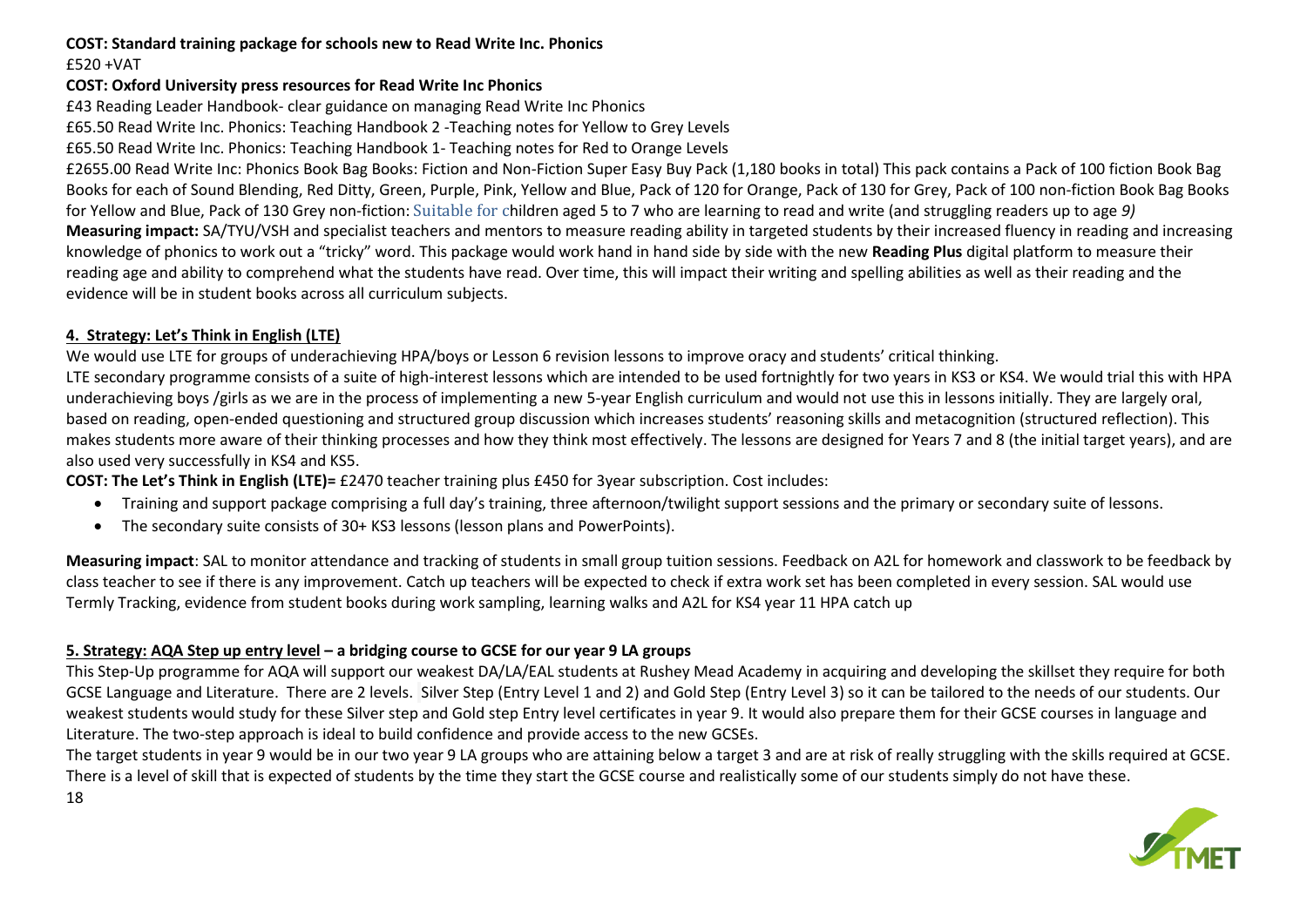AQA outline possible ways to teach the course ranging from either; 12-week course, a flexible short course or a 2 and a half term course.

If we introduced it in the year 9 curriculum the 12-week course or the flexible option could work well as a replacement unit instead of a unit from the year 9 English curriculum. In the event of a school closure there is also the option to teach it with the 1-year plan.

For this year only, we would take out the Poetry Unit from the English Curriculum to replace it with Step Up. In future however, it would be the Non-fiction Unit that would be replaced by Step up for 2 x LA groups in year 9.

There is no benefit in year 7 and year 8 doing this course as they lack the maturity as Step up is a bridging course to prepare students for GCSE. This is no different to English teachers teaching the 19<sup>th</sup> century novel GCSE text at the end of year 9 to prepare for GCSE.

# **COST:** £361.00 Plus printing costs **= £500**

AQA Step up resource is a digital only resource with downloadable content. The licence is for 5 years.

We can purchase each component separately or as a complete bundle – options below.

**Measuring impact:** The assessment is on demand, with certification twice a year, so our students can complete assignments when they're ready. Therefore, the impact is measurable from the number of students who achieve Silver and Gold step Entry Level and go onto study and pass GCSE's later in year 10 and 11. SAL would also work with TYU who would deliver this course. SAL to measure progress by Termly tracking, A2L and GCSE results. SAL to see if students not making expected levels of progress in tracking 1 to improve in tracking 2 with this intervention.

**6. Strategy: Revision booklets and past papers questions for year 11:** The English faculty HOF's have sourced and customised quality revision booklets for each literature text studied and for both language papers 1&2. These include annotations and models as well as activities and tasks to work through on each text which will help to plug any knowledge gaps from lockdown. These customised packs are given to year 11 students after Christmas when the GCSE courses are both completely taught and revision has begun. Depending on individual teacher guidance, these can be used as an extra source of revision at home for students to complete independently or worked through with the teacher in class as part of their revision. Past papers questions are also printed off in booklets and these are used in class for walking talking exam practices which are peer marked using the mark schemes and guidance form the class teacher.

# **COST: £1300**

**Measuring impact:** Teachers to use faculty moderation session and class feedback in faculty meetings about the level of success students had with language papers and Literature extract questions in the mock exams to monitor the common mistakes or areas of weakness overall. SAL to analyse results after termly tracking and mock exams to identify students who are not making expected levels of progress. Every year teachers write year 11 action plans using SISRA and Sims to identify and flag up underachieving HPA, Boys and DA students in order to plug the revision gaps with classroom interventions and after school revision sessions. SAL to liaise with Pupil premium champion for year 11 to target underachievers in English.

**7. Strategy: Small group tuition sessions.** Specialist English teachers x 6 to hold catch up tuition sessions for year 7, 8, 9 & 10 students on designated days. Specialist teachers would be paid per hour to run an intervention group using the two literacy reading and writing programmes outlined and proposed above. Groups suggested:

STA: Lowest level readers struggling to read - using Fresh Start Read Write Inc

LGA: EAL/LA groups- using Fresh Start Read Write Inc

SHA: KS3/ Year 8 to plug gaps in reading and comprehension/ Year 11's who are disengaged and struggling

TRO: HPA underachieving boys using LTE programme (Let's Think English)

MCL: Year 11 underachieving HPA boys using Let's Think English programme

# 19